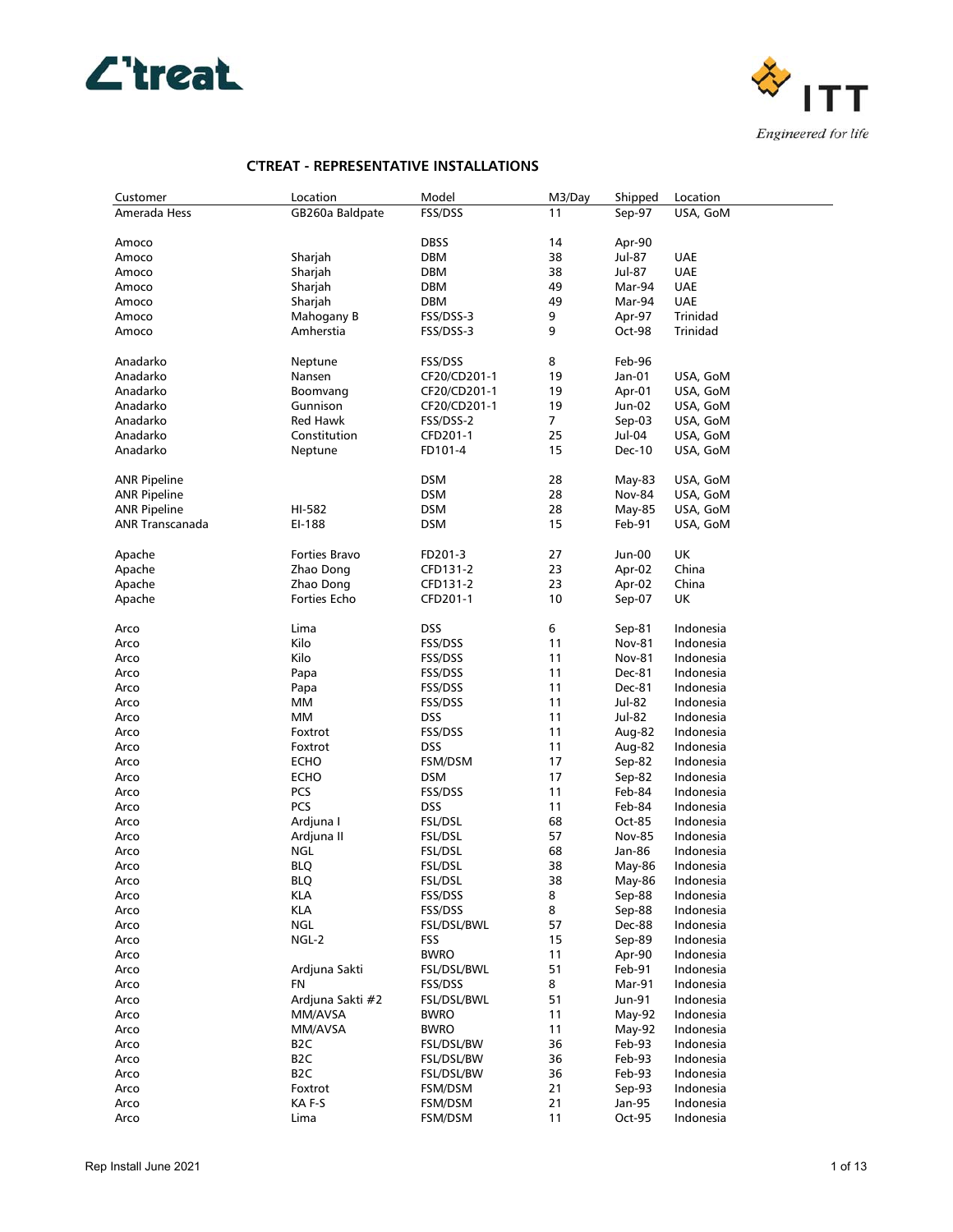



| Customer                    | Location              | Model          | M3/Day | Shipped       | Location             |
|-----------------------------|-----------------------|----------------|--------|---------------|----------------------|
| Arco                        | Papa                  | FD201-2        | 21     | Apr-98        | Indonesia            |
| Arco                        | Mike Mike             | FD201-2        | 21     | Apr-98        | Indonesia            |
| Arco (Bali North)           | Pagerungan I          | FSH/DSL        | 91     | Apr-92        | Indonesia            |
| Arco (Bali North)           | Pagerungan I          | FSH/DSL        | 91     | Apr-92        | Indonesia            |
| Arco (Bali North)           | Pagerungan I          | FSH/DSL        | 91     | Apr-92        | Indonesia            |
| Arethusa Off-Shore          |                       | FSL/DSL        | 38     | Apr-83        | México               |
| Beach Energy Limited        | Yolla-A               | FD101-4        | 9      | Jun-10        | Australia            |
| <b>Beach Energy Limited</b> | Yolla-A               | FD101-4        | 9      | Jun-10        | Australia            |
| <b>Beach Energy Limited</b> | Yolla-A               | UV-29-1        | 696    | Jun-10        | Australia            |
| Bennu                       | <b>Titan (MC-941)</b> | FD201-2        | 25     | <b>Nov-08</b> | USA, GoM             |
| <b>BHPB</b>                 | Shenzi                | FD401-4        | 49     | Oct-15        | USA, GoM             |
| BP (AIOC)                   | Chirag 1 (Caspian)    | FSL/DSL        | 45     | Jun-96        | Azerbaijan           |
| BP (AIOC)                   | Chirag 1 (Caspian)    | FSL/DSL        | 45     | Jun-96        | Azerbaijan           |
| BP (AIOC)                   | Chirag 1 (Caspian)    | FD402-6        | 80     | Dec-14        | Azerbaijan           |
| BP (AIOC)                   | Chirag 1 (Caspian)    | FD402-6        | 80     | Dec-14        | Azerbaijan           |
| ΒP                          | Marlin                | FD201-2        | 19     | Feb-98        | USA, GoM             |
| ВP                          | Marlin                | TWS-2          | 3      | Feb-98        | USA, GoM             |
| ΒP                          | Nakika                | FD201-2-1      | 21     | May-01        | USA, GoM             |
| ΒP                          | Nakika                | FD201-2-1      | 21     | May-01        | USA, GoM             |
| <b>BP Vastar</b>            | Horn Mountain         |                |        |               | USA, GoM             |
| <b>BP Vastar</b>            | Horn Mountain         | FD201-2-1      | 30     | Jun-01        | USA, GoM             |
| BP T&T                      | Kapok, Cassia B       | FD301-3-1      | 27     | Jul-01        | Trinidad & Tobago    |
| BP T&T                      | Kapok                 | TURB WASH TANK |        | Aug-01        | Trinidad & Tobago    |
| BP                          | Clair Phase I         | CFD301-5       | 47     | Jan-03        | UK                   |
| ΒP                          | Clair Phase I         | CFD301-5       | 47     | Jan-03        | UK                   |
| ΒP                          | Mad Dog               | FD401-4        | 57     | Apr-03        | USA, GoM             |
| ΒP                          | Cleeton               | FD201-2        | 15     | Mar-04        | UK                   |
| BP T&T                      | Immortelle            | FSS/DSS-3      | 9      | Jun-06        | Trinidad & Tobago    |
| BP T&T                      | Mahogany B            | FSS/DSS-3      | 9      | Apr-08        | Trinidad & Tobago    |
| <b>BP Norge</b>             | Skarv Idun            | FD401-4        | 42     | <b>Nov-08</b> | Norway               |
| ВP                          | <b>Bruce</b>          | FD603-12       | 100    | Jun-09        | UK                   |
| BP West Java                | Uniform               | CFD201-1       | 11     | Aug-09        | Indonesia            |
| ΒP                          | Atlantis              | CFD401-4       | 55     | Jul-11        | USA, GoM             |
| ΒP                          | Amherstia             | FD301-4        | 49     | Nov-11        | Trinidad & Tobago    |
| ΒP                          | Mad Dog               | CFD401-4       | 57     | $Sep-13$      | USA, GoM             |
| BP T&T                      | Mahogany B            | CFD201-2       | 21     | Apr-16        | Trinidad & Tobago    |
| ВP                          | Thunderhorse          | CFD301-4       | 50     | May-16        | USA, GoM             |
| BP                          | <b>SP 89E</b>         | FD101-3        | 11     | Nov-17        | USA, GoM             |
| ΒP                          | <b>SP 89E</b>         | <b>PS</b>      | 409    | Nov-17        |                      |
| ΒP                          | <b>SP 89E</b>         | NaOCl Gen      | 11     | Jan-18        | USA, GoM<br>USA, GoM |
|                             |                       |                |        |               |                      |
| <b>British Gas</b>          | Dolphin               | FD101-3        | 9      | Jan-04        | Trinidad & Tobago    |
| <b>British Gas</b>          | <b>Hibiscus</b>       | FD101-3        | 9      | Jan-04        | Trinidad & Tobago    |
| <b>British Gas</b>          | Poinsettia A          | FD301-3        | 36     | Jun-12        | Trinidad & Tobago    |
| <b>British Gas</b>          | <b>Hibiscus</b>       | FD301-3        | 36     | Jun-12        | Trinidad & Tobago    |
| <b>British Gas</b>          | Hibiscus              | UV 29-2        | 545    | <b>Nov-12</b> | Trinidad & Tobago    |
| <b>British Gas</b>          | Poinsettia A          | UV 29-2        | 545    | <b>Nov-12</b> | Trinidad & Tobago    |
| <b>British Gas</b>          | Dolphin               | FD301-3        | 36     | Jun-15        | Trinidad & Tobago    |
| Brunei Shell                | Fairley 4             | FD602-6        | 79     | Jun-19        |                      |
| Brunei Shell                | Fairley 4             | FD602-6        | 79     | Jun-19        |                      |
| <b>CACT</b>                 | HuiZhou 25-3/1        | FD201-2        | 29     | Apr-08        | China                |
| <b>CACT</b>                 | HuiZhou 21/1A         | FD201-2        | 30     | Mar-11        | China                |
|                             |                       |                |        |               |                      |
| Chevron (Angola)            | GSL                   | <b>FSL</b>     | 114    | Dec-84        | Angola               |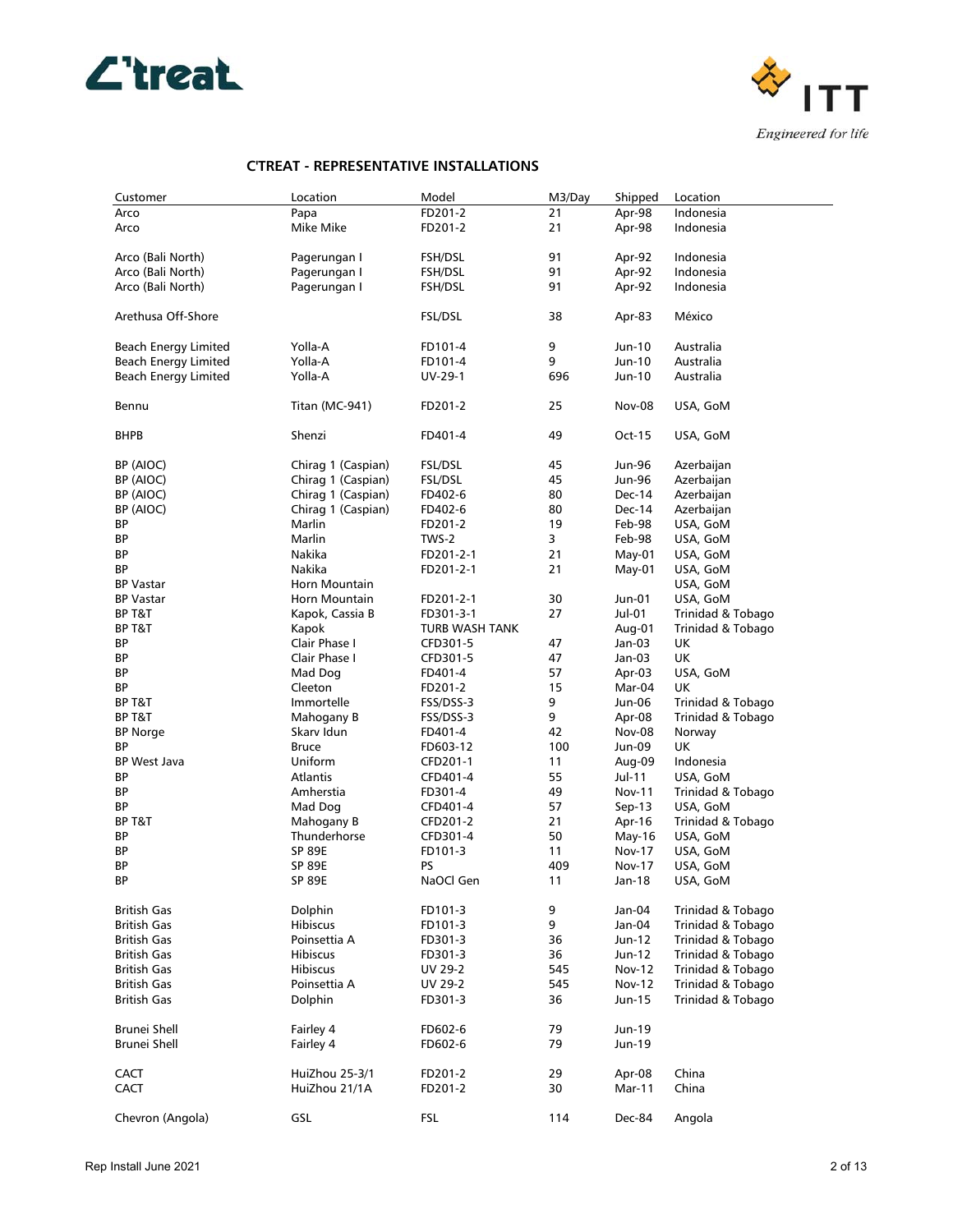



| Customer                             | Location           | Model              | M3/Day  | Shipped          | Location         |
|--------------------------------------|--------------------|--------------------|---------|------------------|------------------|
| Chevron (Angola)                     | GSL                | <b>FSL</b>         | 114     | Dec-84           | Angola           |
| Chevron (Angola)                     | GSM                | <b>FSH/DSL</b>     | 76      | Mar-85           | Angola           |
| Chevron (Angola)                     | GSM                | FSH/DSL            | 76      | Mar-85           | Angola           |
| Chevron (Angola)                     | GSM                | <b>DSL</b>         | 76      | Mar-85           | Angola           |
| Chevron (Angola)                     | alp                | FSL/DSL            | 64      | Apr-88           | Angola           |
| Chevron (Angola)                     | ALP                | FSL/DSL            | 64      | Apr-88           | Angola           |
| Chevron (Angola)                     | ALP                | FSL/DSL            | 64      | Apr-88           | Angola           |
| Chevron (Angola)                     | GSL                | FSH/DSL            | 76      | May-88           | Angola           |
| Chevron (Angola)                     | GSL                | DSL                | 76      | May-88           | Angola           |
| Chevron (Angola)                     | GSM                | FSH/DSL            | 76      | May-88           | Angola           |
| Chevron (Angola)                     | GSM                | <b>DSL</b>         | 76      | May-88           | Angola           |
| Chevron (Angola)                     | GSN                | FSH/DSH            | 197     | <b>Nov-89</b>    | Angola           |
| Chevron (Angola)                     | GSN                | FSH/DSH            | 197     | <b>Nov-89</b>    | Angola           |
| Chevron (Angola)                     | GSP                | FSL/DSL            | 64      | <b>Nov-89</b>    | Angola           |
| Chevron (Angola)                     | GSP                | FSL/DSL            | 64      | <b>Nov-89</b>    | Angola           |
| Chevron (Angola)                     | GSP                | FSL/DSL            | 64      | <b>Nov-89</b>    | Angola           |
| Chevron (Angola)                     | GSP                | FSL/DSL            | 64      | <b>Nov-89</b>    | Angola           |
| Chevron (Angola)                     | TAP                | FSL/DSL            | 45      | Oct-90           | Angola           |
| Chevron (Angola)                     | TAP                | FSL/DSL            | 45      | Feb-92           | Angola           |
| Chevron (Angola)                     | GIP 'D'            | FSL/DSL            | 8       | Oct-92           | Angola           |
| Chevron (Angola)                     | GIP 'F'            | FSL/DSL            | 8       | Oct-92           | Angola           |
| Chevron (Angola)                     | GIP 'H'            | FSL/DSL            | 8       | Oct-92           | Angola           |
| Chevron (Angola)                     | E. Kokongo         | <b>FSL/DSL</b>     | 45      | Feb-93           | Angola (Area B)  |
| Chevron (Angola)                     | E. Kokongo         | FSL/DSL            | 45      | Feb-93           | Angola (Area B)  |
| Chevron (Angola)<br>Chevron (Angola) | N'Sano<br>S. Sanha | FSL/DSL            | 65<br>3 | Jul-94<br>Mar-96 | Angola           |
| Chevron (Angola)                     | N. N'Dola          | FSS/DSM            | 3       | Mar-96           | Angola           |
| Chevron (Angola)                     | S. Nemba           | FSS/DSM<br>FSM/DSL | 19      | Oct-96           | Angola<br>Angola |
| Somoil (Angola)                      | Lomba              | FSM/DSL            | 19      | Oct-96           | Angola           |
| Chevron (USA)                        | Genesis            | FSL/DSL/BW         | 49      | Jul-97           | USA, GoM         |
| Chevron (USA)                        | Genesis            | FSL/DSL/BW         | 49      | Jul-97           | USA, GoM         |
| Chevron (Thailand)                   | S. Pailin          | FD401-4            | 50      | <b>Nov-97</b>    | Thailand         |
| Chevron (Thailand)                   | S. Pailin          | FD401-4            | 50      | <b>Nov-97</b>    | Thailand         |
| Chevron (Nigeria)                    | Parabe             | CFD201-2           | 23      | Apr-98           | Nigeria          |
| Chevron (Angola)                     | N. Nemba #1        | FD201-2            | 19      | Jul-98           | Angola           |
| Chevron (Angola)                     | N. Nemba #1        | FD201-2            | 19      | Jul-98           | Angola           |
| Chevron (Venezuela)                  | Lake Maracaibo     | CD201-2            | 21      | Oct-98           | Venezuela        |
| Chevron (Angola)                     | N. Nemba #2        | FD201-2            | 19      | $May-00$         | Angola           |
| Chevron (Angola)                     | N. Nemba #2        | FD201-2            | 19      | May-00           | Angola           |
| Chevron (USA)                        | Typhoon            | CD201-1            | 15      | Oct-00           | USA, GoM         |
| Chevron (Angola)                     | Sanha QUP          | FD602-6            | 76      | Jun-03           | Angola           |
| Chevron (Angola)                     | Sanha QUP          | FD602-6            | 76      | Jun-03           | Angola           |
| Chevron (Angola)                     | GSP                | FD602-6            | 82      | Jan-04           | Angola           |
| Chevron (Angola)                     | GSP                | FD602-6            | 82      | Jan-04           | Angola           |
| Chevron (Angola)                     | GSP                | FD602-6            | 82      | Jan-04           | Angola           |
| Chevron (Angola)                     | BBLT               | CFD2008-32         | 305     | Apr-04           | Angola           |
| Chevron (Angola)                     | BBLT               | CFD2008-32         | 305     | Apr-04           | Angola           |
| Chevron (Angola)                     | <b>BBLT</b>        | CFD2008-32         | 305     | Apr-04           | Angola           |
| Chevron (Angola)                     | <b>BBLT</b>        | CD1 81-3           | 78      | Apr-04           | Angola           |
| Chevron (USA)                        | <b>Blind Faith</b> | FD201-2            | 25      | Sep-06           | USA, GoM         |
| Chevron (Nigeria)                    | Agbami             | FD301-4            | 50      | Mar-05           | Nigeria          |
| Chevron (Nigeria)                    | Agbami             | FD301-4            | 50      | Mar-05           | Nigeria          |
| Chevron (Nigeria)                    | Agbami             | FD301-4            | 50      | Mar-05           | Nigeria          |
| Chevron (Nigeria)                    | Agbami             | FD301-4            | 50      | Mar-05           | Nigeria          |
| Chevron (Nigeria)                    | Agbami             | <b>TWS</b>         | 5       | May-06           | Nigeria          |
| Chevron (Angola)                     | E. Kokongo         | FD401-3            | 45      | Mar-05           | Angola           |
| Chevron (Angola)                     | E. Kokongo         | FD401-3            | 45      | Mar-05           | Angola           |
| Chevron (Angola)                     | Tombua Landana     | FD401-4-2          | 53      | Nov-06           | Angola           |
| Chevron (Angola)                     | Tombua Landana     | FD401-4-2          | 53      | <b>Nov-06</b>    | Angola           |
| Chevron (Angola)                     | Takula             | <b>TWS</b>         | 11      | Feb-07           | Angola           |
| Chevron (Angola)                     | Malongo Camp       | DI WATER           | 16      | Mar-07           | Angola           |
| Chevron (Thailand)                   | Platong            | FD401-4            | 57      | May-09           | Thailand         |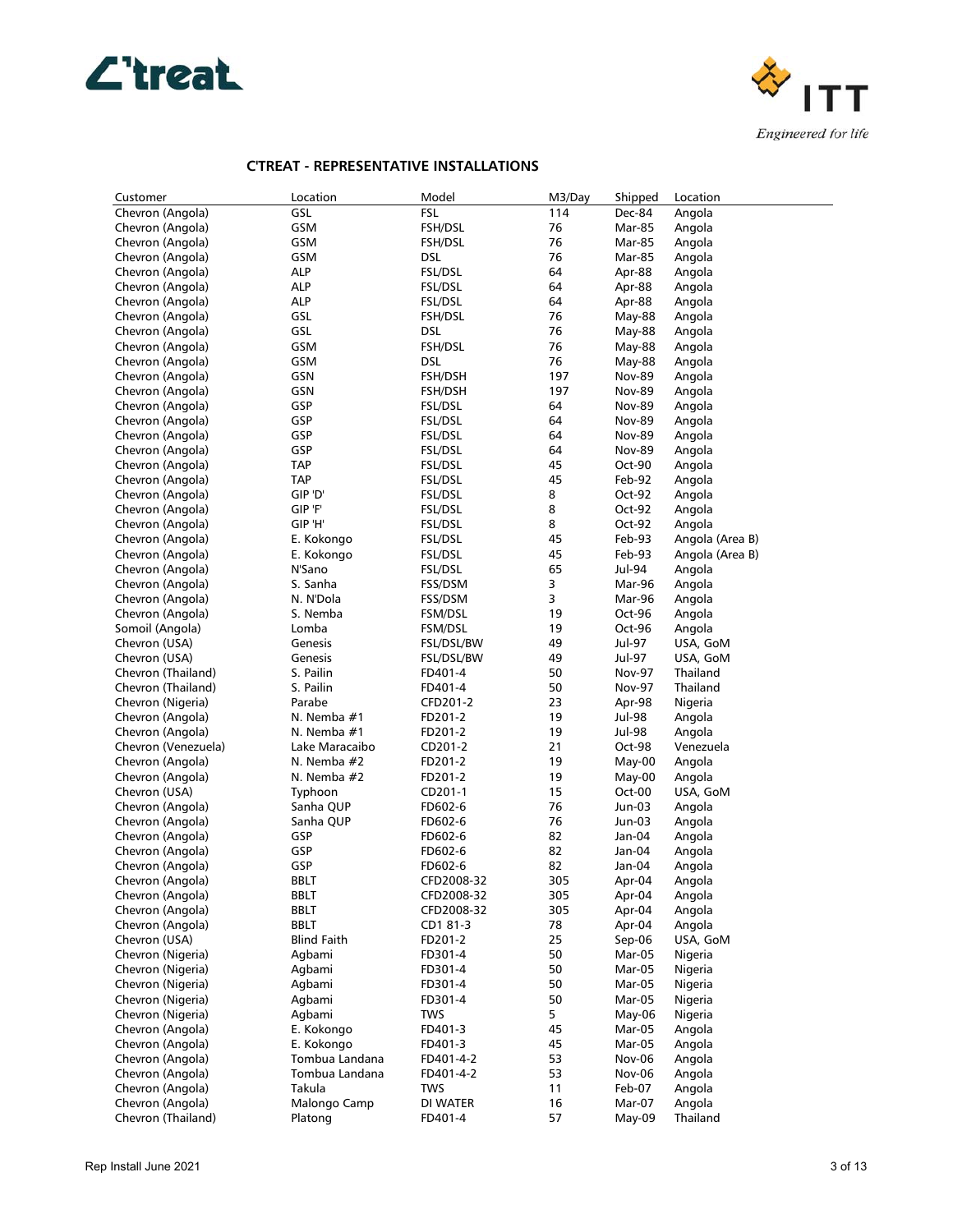



| Customer               | Location           | Model                | M3/Day | Shipped  | Location  |
|------------------------|--------------------|----------------------|--------|----------|-----------|
| Chevron (Thailand)     | Platong            | FD401-4              | 57     | $May-09$ | Thailand  |
| Chevron (USA)          | Jack St. Malo      | FD602-8-2            | 80     | Jun-11   | USA, GoM  |
| Chevron (USA)          | Jack St. Malo      | FD602-8-2            | 80     | Jun-11   | USA, GoM  |
| Chevron (USA)          | Jack St. Malo      | <b>TWS</b>           | 16     | Jun-11   | USA, GoM  |
| Chevron (Australia)    | Wheatstone         | FD402-6-2            | 54     | Apr-13   | Australia |
| Chevron (Australia)    | Wheatstone         | FD402-6-2            | 54     | Apr-13   | Australia |
| Chevron (Australia)    | Wheatstone         | UV-29-3              | 1392   | Apr-13   | Australia |
| Chevron (USA)          | Bigfoot            | FD602-8-2            | 80     | Feb-12   | USA, GoM  |
| Chevron (USA)          | Bigfoot            | FD602-8-2            | 80     | Feb-12   | USA, GoM  |
| Chevron (USA)          | Bigfoot            | <b>TWS</b>           | 19     | Feb-12   | USA, GoM  |
| Chevron (USA)          | Genesis            | CFD401-4-2           | 49     | Aug-13   | USA, GoM  |
|                        | Genesis            | CFD401-4-2           | 49     | Aug-13   | USA, GoM  |
| Chevron (USA)          |                    |                      | 55     |          |           |
| Chevron (Thailand)     | Erawan<br>S. Nemba | FD401-4              | 19     | Aug-14   | Angola    |
| Chevron (Angola)       | S. Nemba           | CFD201-3-1           | 19     | Jun-14   | Angola    |
| Chevron (Angola)       |                    | CFD201-3-1           |        | Dec-14   | Angola    |
| Chevron (Angola)       | Wamba              | FD401-4              | 65     | Jun-15   | Angola    |
| Chevron (Thailand)     | S. Pailin          | $DWU$ (RO+PS)        | 11     | Jan-17   | Thailand  |
| Chevron (Thailand)     | Benchamas          | FD301-4              | 47     | Feb-17   | Thailand  |
| Chevron (Thailand)     | Tantawan           | ROustabout 14        | 53     | Jul-17   | Thailand  |
| Chevron (Thailand)     | Tantawan           | ROustabout 14        | 53     | Jul-17   | Thailand  |
| Chevron (Angola)       | N. N'Dola          | FD101-2              | 6      | Sep-17   | Angola    |
| Chevron (Angola)       | Mafumeira Sul      | UV-10-2              | 274    | Jan-18   | Angola    |
| Chevron (Angola)       | Mafumeira Sul      | UV-10-2              | 274    | Jun-18   | Angola    |
| Chevron (Thailand)     | Satun              | ROustabout 14        | 53     | May-19   | Thailand  |
| Chevron (USA)          | Petronius          | ROustabout 10        | 45     | Nov-19   | USA, GoM  |
| Chevron (Angola)       | Takula             | <b>TWS</b>           | 11     | Feb-20   | Angola    |
| Chevron (USA)          | Anchor             | FD301-4-1            | 51     | Jul-21   | USA, GoM  |
| Chevron (USA)          | Anchor             | PW Filter/UV Package | 818    | Jul-21   | USA, GoM  |
|                        |                    |                      |        |          |           |
| CHI (Omni)             | UHP                | ROustabout HV        | 80     | Feb-20   | USA, GoM  |
| CHI (Omni)             | UHP                | ROustabout HV        | 80     | $May-20$ | USA, GoM  |
| CHI (Omni)             | UHP                | RO, Storage+Dist     | 80     | Aug-20   | USA, GoM  |
|                        |                    |                      |        |          |           |
| Chinese Petrol Corp    | <b>CBK</b>         | FSS/2DSS             | 15     | Apr-86   | Tiawan    |
|                        |                    |                      |        |          |           |
| Cliffs Drilling        | Drilling Rig #2    | FD602-8              | 76     | May-98   |           |
| <b>Cliffs Drilling</b> | Marine Rig #1      | FD602-8              | 76     | Sep-99   |           |
|                        |                    |                      |        |          |           |
| CNOOC (Arco)           | Yacheng 13-1       | FSM/DSL              | 21     | Jan-94   | China     |
| CNOOC (Amoco)          | LiuHua, 11-1       | FSH/DSH              | 350    | Oct-94   | China     |
| CNOOC (Phillips China) | XiJiang 24-3       | FSM/DSL              | 36     | Sep-96   | China     |
| CNOOC (Phillips China) | XiJiang 24-3       | FSM/DSL/msu          | 36     | Sep-96   | China     |
| CNOOC (Phillips China) | XiJiang 30-2       | FSM/DSL              | 36     | Oct-96   | China     |
| CNOOC (Phillips China) | XiJiang 30-2       | FSM/DSL/msu          | 36     | Oct-96   | China     |
| CNOOC                  | PingHu             | FSL/DSL/BW           | 36     | Jun-97   | China     |
| CNOOC                  | PingHu             | FSL/DSL/MSU          | 36     | Jun-97   | China     |
| CNOOC (Arco)           | Yacheng 13-1       | FSM/DSL              | 21     | Jan-98   | China     |
| CNOOC (JHN)            | LuFeng 13-1        | FD402-6              | 60     | Feb-98   | China     |
| CNOOC (CONHW)          | WeizHou            | FD401-3/MSU          | 40     | Jul-98   | China     |
| CNOOC (Devon Oil)      | Panyu 5-1A         | FD301-3 w/UV         | 34     | Sep-02   | China     |
| CNOOC (Devon Oil)      | Panyu 4-2A         | FD301-3 w/UV         | 34     | Sep-02   | China     |
| CNOOC (Arco)           | Yacheng 13-1       | FD301-2              | 25     | Jan-03   | China     |
| <b>CNOOC</b>           | Chunxiao           | FD301-3              | 30     | Mar-04   | China     |
| CNOOC                  | Xijiang 23-1 FPSO  | FD201-3              | 30     | Aug-06   | China     |
| <b>CNOOC</b>           | Xijiang 23-1       | FD301-4              | 50     | Jul-09   | China     |
| CNOOC                  | LeDong 27-2        | <b>TWS</b>           | 14     | Jun-10   | China     |
| CNOOC                  | LeDong 32-2        | <b>TWS</b>           | 14     | Jun-10   | China     |
| <b>CNOOC</b>           | LuFeng 13-2        | FD301-4              | 50     | Dec-10   | China     |
| CNOOC                  | XiJiang 23-1       | FD401-4-3            | 50     | Apr-12   | China     |
| <b>CNOOC</b>           | PanYu 34-1         | FD301-3              | 36     | Oct-12   | China     |
| <b>CNOOC</b>           | PanYu 30-1         | FD301-4              | 50     | Oct-12   | China     |
| CNOOC                  | LuFeng 13-1        | $F40 + D402 - 6$     | 60     | Feb-14   | China     |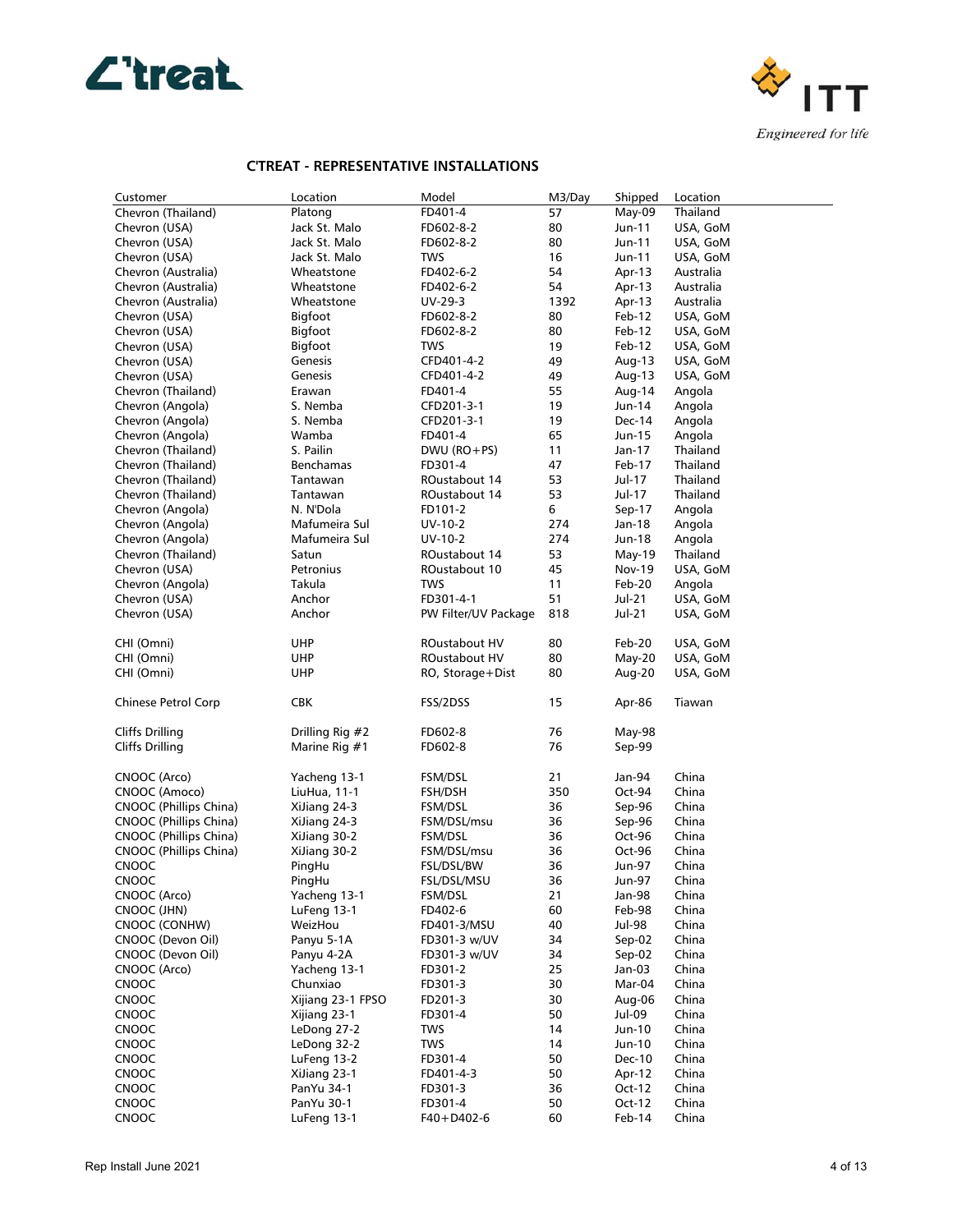



| Customer                 | Location                    | Model               | M3/Day | Shipped       | Location              |
|--------------------------|-----------------------------|---------------------|--------|---------------|-----------------------|
| <b>CNOOC</b>             | Panyu 5-1B                  | CFD402-6            | 60     | Jul-14        | China                 |
| <b>CNOOC</b>             | Panyu 4-2B                  | CFD402-6            | 60     | Jul-14        | China                 |
| CNOOC                    | Enping 23-1                 | FD301-4             | 50     | Mar-15        | China                 |
| <b>CNOOC</b>             | Enping 23-1                 | FD301-4             | 50     | <b>Mar-15</b> | China                 |
| <b>CNOOC</b>             | Enping 18-1                 | FD301-4             | 50     | <b>Mar-15</b> | China                 |
| <b>CNOOC</b>             | Enping 18-1                 | FD301-4             | 50     | <b>Mar-15</b> | China                 |
| <b>CNOOC</b>             | Liwan 3-1                   | CFD602-8-4          | 84     | Jun-15        | China                 |
| <b>CNOOC</b>             | Liwan 3-1                   | CFD602-8-4          | 84     | Jun-15        | China                 |
|                          |                             |                     | 50     | Oct-15        | China                 |
| <b>CNOOC</b>             | XiJiang 24-3                | FD301-4             |        |               |                       |
| <b>CNOOC</b>             | PanYu 10-2                  | FD201-2             | 25     | Oct-16        | China                 |
| <b>CNOOC</b>             | LiuHua 16-2 FPSO            | FD401-4-3           | 50     | Dec-18        | China                 |
| <b>CNOOC</b>             | LiuHua 16-2 FPSO            | FD401-4-3           | 50     | Dec-18        | China                 |
| <b>Command Petroleum</b> | Ravva                       | FSS/DSM             | 9      | Jan-95        | India                 |
| Conoco                   | Magnolia (GB 783)           | FD201-3-1           | 28     | Mar-03        | USA, GoM              |
| Conoco                   | Magnolia                    | FD201-3-1           | 30     | May-03        | USA, GoM              |
| ConocoPhillips           | Bohai Phase II WHP-C        | CFD301-4            | 34     | Dec-05        | China                 |
| ConocoPhillips           | Bohai Phase II WHP-C        | CFD301-4            | 34     | Dec-05        | China                 |
| ConocoPhillips           | Bohai Phase II WHP-B        | CFD402-6            | 55     | Jul-06        | China                 |
|                          | Bohai Phase II WHP-B        |                     | 55     | Jul-06        | China                 |
| ConocoPhillips           |                             | CFD402-6            |        |               |                       |
| ConocoPhillips           | Bohai Phase II WHP-D        | CFD301-4            | 34     | Dec-06        | China                 |
| ConocoPhillips           | Bohai Phase II WHP-D        | CFD301-4            | 34     | Dec-06        | China                 |
| ConocoPhillips           | Bohai Phase II WHP-B        | <b>TURBINE WASH</b> |        | Dec-06        | China                 |
| ConocoPhillips           | Bohai Phase II WHP-D        | PS / UV             | 681    | <b>Nov-07</b> | China                 |
| ConocoPhillips           | Bohai Phase II WHP-E        | PS / UV             | 681    | Mar-08        | China                 |
| ConocoPhillips           | <b>Bohai Phase II WHP-E</b> | CFD301-4            | 34     | Mar-08        | China                 |
| ConocoPhillips           | <b>Bohai Phase II WHP-E</b> | CFD301-4            | 34     | Mar-08        | China                 |
| ConocoPhillips           | Bohai Phase II WHP-F        | PS / UV             | 681    | Apr-08        | China                 |
| ConocoPhillips           | Bohai Phase II WHP-F        | CFD301-4            | 34     | Jun-08        | China                 |
| ConocoPhillips           | Bohai Phase II WHP-F        | CFD301-4            | 34     | Jun-08        | China                 |
| ConocoPhillips           | Bohai Phase II WHP-A        | CFD171-2            | 25     | Aug-09        | China                 |
| <b>CPOC</b>              | Muda                        | 2CFD401-4           | 60     | Jun-08        | Malaysia-Thailand JDA |
|                          |                             |                     |        |               |                       |
| Cuu Long JOC             | Su Tu Vang                  | FD602-6             | 72     | Jul-07        | Viet Nam              |
| Cuu Long JOC             | Su Tu Vang                  | FD602-6             | 72     | Jul-07        | Viet Nam              |
| Cuu Long JOC             | Su Tu Vang                  | Pump Set/UV         | 463    | Jul-07        | Viet Nam              |
|                          |                             |                     |        |               |                       |
| Denbury Resources Inc.   | <b>WC648A</b>               | DSS-1               | 4      | Sep-01        | USA, GoM              |
| Devon Energy             | Polvo                       | FD301-3             | 38     | May-06        | <b>Brasil</b>         |
| Devon Energy             | Polvo                       | PS                  | 382    | May-06        | <b>Brasil</b>         |
|                          |                             |                     |        |               |                       |
| Dixilyn-Field Drilling   | Dixilyn Field               | <b>FSL/DSL</b>      | 38     | Aug-83        | USA, GoM              |
| Dixilyn-Field Drilling   | Dixilyn Field               | <b>DSL</b>          | 38     | Aug-83        | USA, GoM              |
| Dolphin Drilling         | Borgny                      | FD402-6             | 50     | Jun-02        |                       |
| Dolphin Drilling         | Borgholm (Flotel)           | FD602-8             | 100    | Apr-07        |                       |
| Dolphin Drilling         | Belford (Drill Ship)        | FD602-6             | 75     | Sep-09        |                       |
| Dolphin Drilling         |                             | FD603-9             | 75     | $May-12$      |                       |
|                          | Borgsten                    |                     |        |               |                       |
| <b>ENI Petroleum</b>     | Main Pass 281               | FD201-1             | 11     | Dec-98        | USA, GoM              |
| <b>ENI Petroleum</b>     | Devils Tower                | FSS/DSS             | 11     | Jul-02        | USA, GoM              |
| <b>ENI Petroleum</b>     | Devils Tower                | FSS/DSS             | 11     | Jul-02        | USA, GoM              |
|                          |                             |                     |        |               |                       |
| El Paso                  | WC-504                      | FD201-1             | 15     | Mar-01        | USA, GoM              |
| Palm Energy              | ST-204                      | FD201-1             | 15     | Aug-02        | USA, GoM              |
| Emtunga                  |                             | DST                 | 6      | May-92        | Sweden                |
|                          |                             |                     |        |               |                       |
| Enron                    | Cow Island                  | SBM/DBM             | 220    | Dec-86        | USA - onshore         |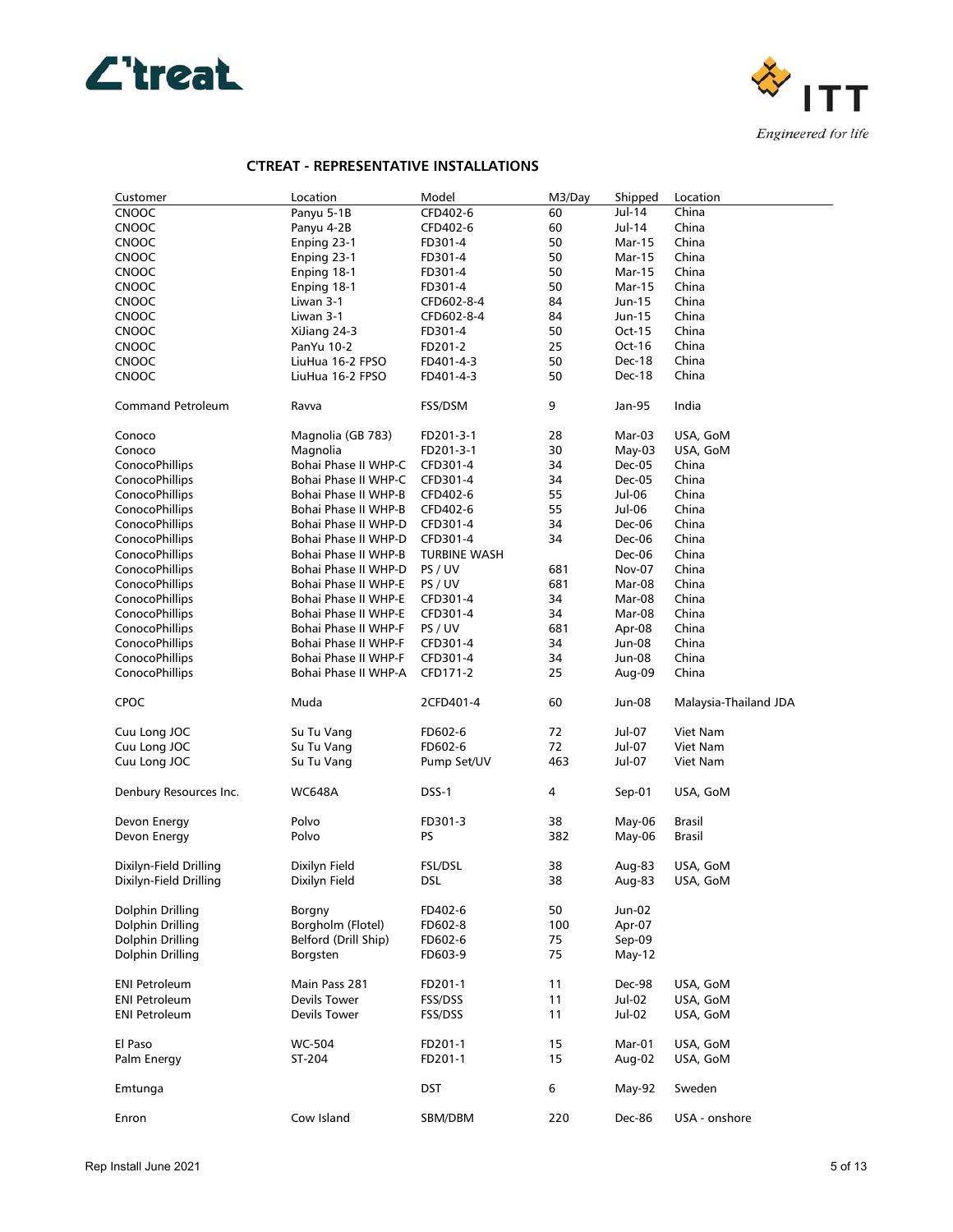



| Customer                               | Location                         | Model                         | M3/Day   | Shipped          | Location           |
|----------------------------------------|----------------------------------|-------------------------------|----------|------------------|--------------------|
| Enron                                  | <b>CSX</b>                       | FBH/DBH                       | 379      | Oct-88           | USA - onshore      |
|                                        |                                  |                               |          |                  |                    |
| Enserch                                |                                  | DSS                           | 8        | Sep-87           | USA, GoM           |
| Enserch                                | Eugene ilsd 315B                 | FSS/DSS                       | 8        | Jul-94           | USA, GoM           |
| Escal UGS S.L                          | Castor PUQ (Spain)               | 2FD101-3                      | 18       | <b>Nov-10</b>    | Spain              |
|                                        |                                  |                               |          |                  |                    |
| Esso Australia                         | Marlin-B                         | UV-10-2                       | 173      | Aug-09           | Australia          |
| ExxonMobil                             | Jerneh A                         | <b>FSH/DSL</b>                | 57       | Dec-90           | Malaysia           |
| ExxonMobil                             | Jerneh A                         | DSL                           | 57       | Dec-90           | Malaysia           |
| ExxonMobil                             | Guntung A                        | DSL                           | 53       | Feb-92           | Malaysia           |
| ExxonMobil                             | Guntung D                        | FSL/DSL                       | 57       | Apr-94           | Malaysia           |
| ExxonMobil                             | Guntung D                        | <b>FSI/DSL</b>                | 57       | Apr-94           | Malaysia           |
| ExxonMobil                             | Tapis D                          | FSI/DSL w/UV                  | 45       | Feb-95           | Malaysia           |
| ExxonMobil                             | Tapis B                          | FSL/DSL w/UV                  | 45       | Jun-95           | Malaysia           |
| ExxonMobil                             | Lawit A                          | FSL/DSL                       | 47       | Dec-95           | Malaysia           |
| ExxonMobil                             | Lawit A<br>Diana                 | FSL/DSL                       | 47       | Dec-95           | Malaysia           |
| ExxonMobil                             |                                  | FD401-4/MSU                   | 49       | Oct-98           | USA, GoM           |
| ExxonMobil                             | Larut A                          | FD201-3<br>FD201-3            | 31<br>31 | Feb-01           | Malaysia           |
| ExxonMobil                             | Larut A                          |                               | 38       | Feb-01           | Malaysia<br>Angola |
| ExxonMobil ANGOLA<br>ExxonMobil ANGOLA | Kizomba A SWHP<br>Kizomba A SWHP | FD301-3                       | 38       | Dec-01           |                    |
| ExxonMobil                             |                                  | FD301-3<br>CF40               |          | Dec-01<br>Jun-02 | Angola             |
| ExxonMobil ANGOLA                      | Guntong A<br>Kizomba A, FPSO     | FD401-4                       | 45       | Mar-03           | Malaysia<br>Angola |
| ExxonMobil ANGOLA                      | Kizomba A, FPSO                  | FD401-4                       | 45       | Mar-03           | Angola             |
| ExxonMobil ANGOLA                      | Kizomba B, FPSO                  | FD401-4                       | 45       | Sep-03           | Angola             |
| ExxonMobil ANGOLA                      | Kizomba B, FPSO                  | FD401-4                       | 45       | Sep-03           | Angola             |
| ExxonMobil ANGOLA                      | Kizomba B SWHP                   | FD301-3                       | 38       | Dec-03           | Angola             |
| ExxonMobil ANGOLA                      | Kizomba B SWHP                   | FD301-3                       | 38       | Dec-03           | Angola             |
| ExxonMobil                             | EAP-GO (East Area)               | CFD301-3                      | 38       | Jun-04           | Nigeria            |
| ExxonMobil                             | Sable                            | <b>BWRO</b>                   | 3        | Aug-05           | Canada             |
| ExxonMobil                             | East Area                        | TURB WASH SKID                |          | Apr-06           | Nigeria            |
| ExxonMobil                             | Tapis C                          | FD301-4                       | 47       | Jul-08           | Malaysia           |
| ExxonMobil                             | Semangkok A                      | FD301-4                       | 47       | Jul-08           | Malaysia           |
| ExxonMobil                             | Irong Barat A                    | FD301-4                       | 47       | Jul-08           | Malaysia           |
| ExxonMobil                             | Guntong A                        | FD301-4                       | 47       | Aug-08           | Malaysia           |
| ExxonMobil                             | Guntong D                        | FD301-4                       | 47       | Aug-08           | Malaysia           |
| ExxonMobil                             | Tapis A                          | FD301-4                       | 47       | Aug-08           | Malaysia           |
| ExxonMobil                             | Jerneh A                         | FD301-4                       | 47       | Sep-08           | Malaysia           |
| ExxonMobil                             | Jerneh A                         | FD301-4                       | 47       | Sep-08           | Malaysia           |
| ExxonMobil                             | Lawit A                          | FD301-4                       | 47       | Sep-08           | Malaysia           |
| ExxonMobil                             | Tapis EOR                        | FD401-4                       | 56       | Sep-12           | Malaysia           |
| ExxonMobil                             | Tapis EOR                        | FD401-4                       | 56       | Sep-12           | Malaysia           |
| ExxonMobil                             | Tapis EOR                        | UV29-2                        | 696      | Sep-12           | Malaysia           |
| ExxonMobil                             | Tapis EOR                        | DI                            | 5.8      | <b>Nov-12</b>    | Malaysia           |
| ExxonMobil                             | Kizomba A                        | FD602-6                       | 72       | Nov-13           | Angola             |
| ExxonMobil                             | Guntong A                        | FD401-3                       | 47       | Jan-14           | Malaysia           |
| ExxonMobil                             | EAP                              | FD301-3                       | 38       | Oct-15           | Nigeria            |
| ExxonMobil                             | EAP                              | FD301-3                       | 38       | Mar-16           | Nigeria            |
| ExxonMobil                             | Tapis D                          | FD401-4                       | 65       | Apr-19           |                    |
| Fieldwood Energy                       | Tarantula                        | ROustabout LV                 | 16       | $Sep-19$         | USA, GoM           |
| Fieldwood Energy                       | GC-65 Bullwinkle                 | FD301-4                       | 54       | Sep-19           | USA, GoM           |
| Fieldwood Energy                       | GC-65 Bullwinkle                 | <b>Electrical Starter Box</b> |          | Jan-20           | USA, GoM           |
|                                        |                                  |                               |          |                  |                    |
| Foxtrot (Côte d'Ivoire)                | Foxtrot, CI-27 blk               | FD201-1                       | 15       | Feb-97           | Côte d"ivoire      |
| Foxtrot (Côte d'Ivoire)                | Marlin                           | FD101-3                       | 11       | May-14           | Côte d"ivoire      |
| <b>Gulf Resources</b>                  | KRA                              | FSM/DSM                       | 15       | Sep-94           | Indonesia          |
| <b>Gulf Resources</b>                  | ΚF                               | FD201-2                       | 21       | Mar-98           | Indonesia          |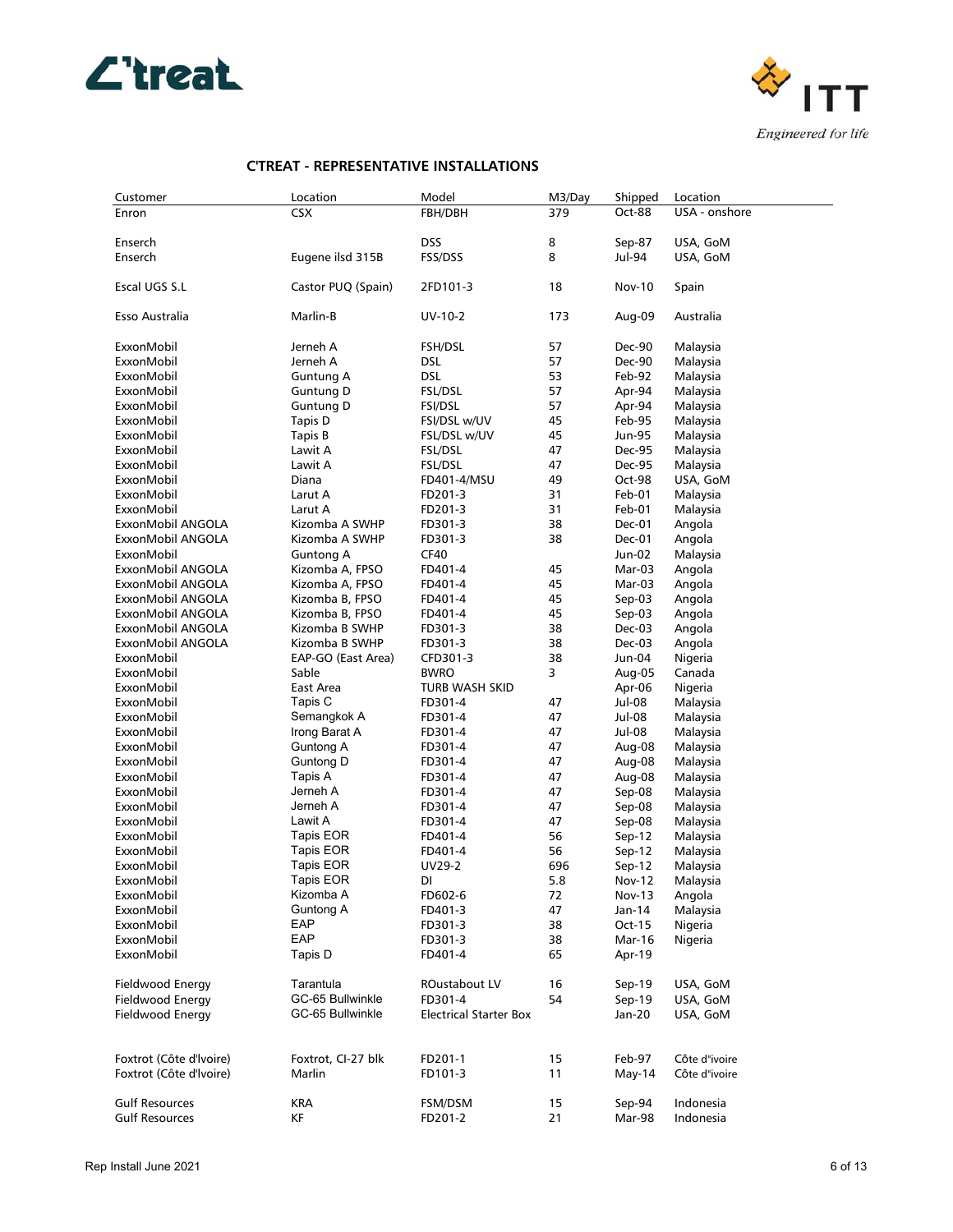



| Customer                | Location             | Model          | M3/Day | Shipped       | Location                 |
|-------------------------|----------------------|----------------|--------|---------------|--------------------------|
|                         |                      |                |        |               |                          |
| <b>Hercules</b>         | Drilling Rig #3      | FD602-8        | 76     | Mar-00        | USA, GoM                 |
| <b>HESS</b>             | <b>Tubular Bells</b> | FD201-2        | 19     | Aug-12        | USA, GoM                 |
|                         |                      |                |        |               |                          |
| <b>HESS</b>             | <b>Tubular Bells</b> | PS.            | 409    | Aug-12        | USA, GoM                 |
| HESS                    | Stampede             | FD401-3-1      | 38     | Jun-15        | USA, GoM                 |
| <b>HESS</b>             | Stampede             | PS.            | 708    | Jul-15        | USA, GoM                 |
| <b>HESS</b>             | Stampede             | FD401-3-1      | 38     | <b>Nov-20</b> | USA, GoM                 |
| Houston Offshore Intl   |                      | <b>FSL/DSL</b> | 38     | Feb-82        | México                   |
| Idemitsu                | Sao Vang CPP         | FD201-2        | 26     | Dec-18        | Veitnam                  |
| Idemitsu                |                      |                |        | Dec-18        |                          |
|                         | Sao Vang CPP         | FD201-2        | 26     |               | Veitnam                  |
| Idemitsu                | Sao Vang CPP         | UV21-2         | 504    | Dec-18        | Veitnam                  |
| <b>IMC Corp</b>         |                      | DSM-Pd         | 19     | Jul-86        |                          |
| Koch Oil Co.            | MI 665 A             | <b>FSS</b>     | 11     | Jan-87        | USA, GoM                 |
|                         |                      |                |        |               |                          |
| Kebabangan Pet. (KPOC)  | KBB N. Hub           | FD301-3        | 38     | Jul-12        | Malaysia                 |
| Kebabangan Pet. (KPOC)  | KBB N. Hub           | FD301-3        | 38     | Jul-12        | Malaysia                 |
| Kebabangan Pet. (KPOC)  | KBB N. Hub           | <b>DWS</b>     | 1.2    | Jul-12        | Malaysia                 |
| Kebabangan Pet. (KPOC)  | KBB N. Hub           | UV10-2         | 250    | Jul-12        | Malaysia                 |
|                         |                      |                |        |               |                          |
| Louisiana Land Expl     | H1523 A              | <b>FSS/DSS</b> | 8      | Apr-91        | USA, GoM                 |
| M3nergy                 | JDA Blk B17          | FD201-2        | 25     | <b>Jun-09</b> |                          |
| M3nergy                 | JDA Blk B17          | FD201-2        | 25     | Jun-09        |                          |
|                         | JDA Blk B17          | UV             | 120    | Jun-09        |                          |
| M3nergy                 |                      |                |        |               |                          |
| Marathon (Indo)         | <b>KRN/KGA</b>       | FSM/DSM        | 15     | Sep-94        | Indonesia                |
| Marathon (E.G.)         | Alba                 | D201-1         | 15     | Apr-06        | <b>Equatorial Guinea</b> |
| Marathon (E.G.)         | Alba-B2              | FD201-3        | 33     | Jul-13        | <b>Equatorial Guinea</b> |
|                         |                      |                |        |               |                          |
| Maxus                   | Widuri               | FSM/DSM        | 13     | <b>Jun-91</b> | Indonesia                |
| <b>Mermaid Drilling</b> | MTR <sub>2</sub>     | FD401-4        | 60     | Mar-14        | Indonesia                |
|                         |                      |                |        |               |                          |
| Medco Energi            | Belida               | FSM/DSM        | 28     | Jun-93        | Indonesia                |
| Medco Energi            | Hang Tuah            | FD201-1        | 11     | Nov-03        | Indonesia                |
| Medco Energi            | Kerisi               | FD201-2        | 19     | $May-06$      | Indonesia                |
| Medco Energi            | North Belut          | RO             | 33     | Oct-07        | Indonesia                |
| Medco Energi            | North Belut          | UV             | 763    | Oct-07        | Indonesia                |
|                         |                      |                |        |               |                          |
| Medco Energi            | <b>Belanak</b>       | FD401-4-3-3    | 36     | Oct-15        | Indonesia                |
| Medco Energi            | <b>Belanak</b>       | FD301-4        | 45     | Oct-19        |                          |
| MiColor                 | TianJin (land based) | FD201-2        | 24     | Aug-16        | China                    |
| Mobil Oil               | H1572 C              | DSS            | 11     | Jun-82        | USA, GoM                 |
| Mobil Oil               | HI 573 A             | DSS            | 11     | Jan-83        | USA, GoM                 |
|                         |                      |                |        |               |                          |
| Mobil Oil               |                      | DSM-Pd         | 17     | Jul-83        | USA, GoM                 |
| Mobil Oil               |                      | DSM-Pd         | 23     | Jul-83        | USA, GoM                 |
| Mobil Oil               | MI 665               | <b>DSS</b>     | 11     | May-84        | USA, GoM                 |
| Mobil Oil               | HI 596 E             | DSM-Pd         | 17     | Mar-85        | USA, GoM                 |
| Mobil Oil               | HI 471 A             | DSS-XP         | 11     | May-88        | USA, GoM                 |
| Mobil Oil               | HI 471 A             | FSS            | 82     | Aug-91        | USA, GoM                 |
| Mobil Oil               | Jade                 | FD401-4        | 42     | Dec-98        | <b>Equitorial Guinea</b> |
|                         |                      |                |        |               |                          |
| Mobil Oil               | Zafiro               | FD602-6-2      | 62     | Jun-00        | <b>Equitorial Guinea</b> |
| Mobil Oil               | Jade                 | <b>DWS</b>     | 11     | Sep-00        | <b>Equitorial Guinea</b> |
| Mobil Oil               | Zafiro FPSO          | FD602-6-2      | 62     | Nov-19        | <b>Equitorial Guinea</b> |
|                         |                      |                |        |               |                          |
| Mora Oil                | Mora Platform        | FD201-1        | 11     | Jan-99        | Trinidad & Tobago        |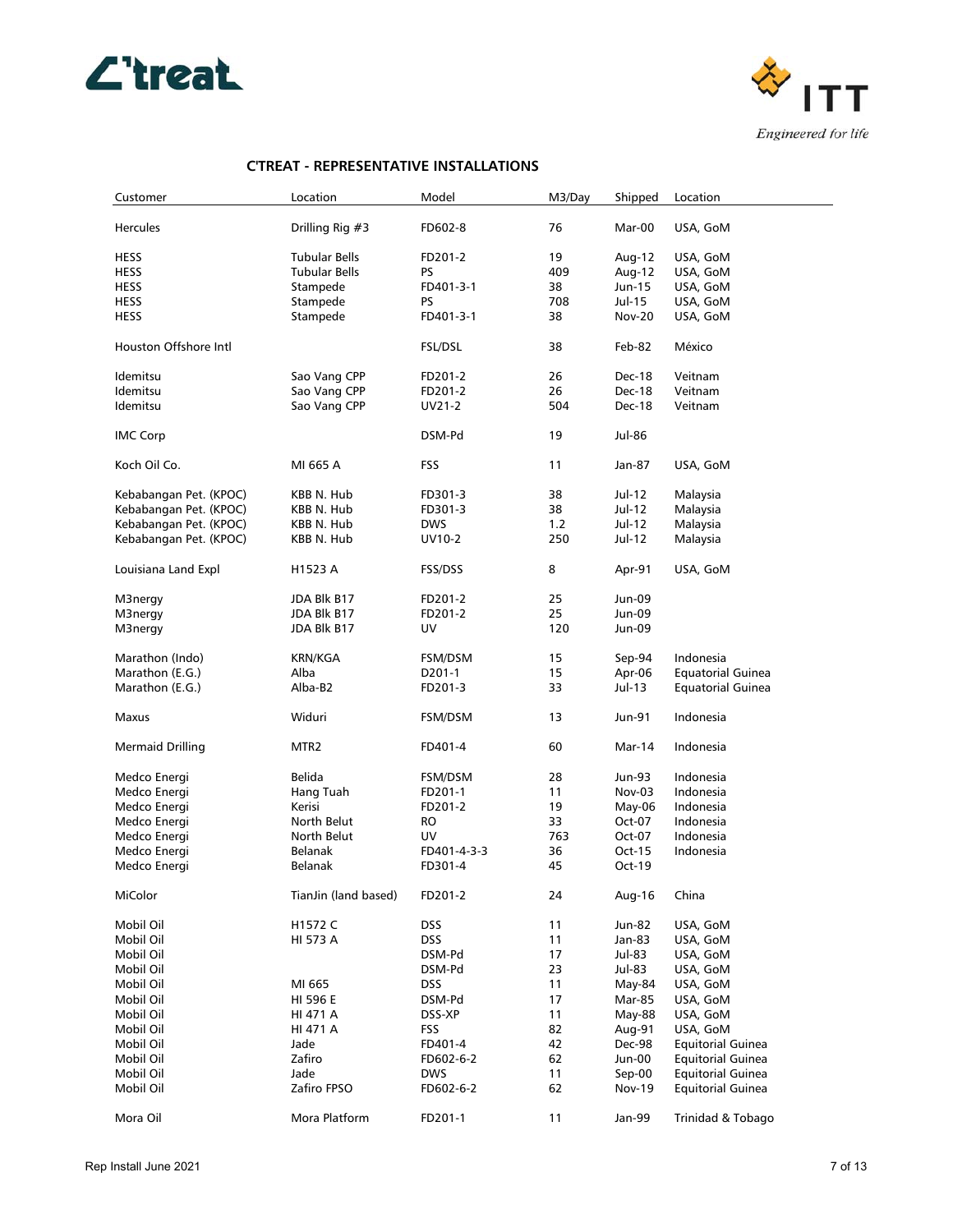



| Customer                | Location                    | Model          | M3/Day | Shipped       | Location                 |
|-------------------------|-----------------------------|----------------|--------|---------------|--------------------------|
| Mora Oil                | Mora Platform               | FD101-3        | 11     | Oct-11        | Trinidad & Tobago        |
|                         |                             |                |        |               |                          |
| Mubadala (Indonesia)    | Ruby                        | FD201-2        | 30     | Feb-12        | Indonesia                |
|                         |                             |                |        |               |                          |
| Murphy Oil              | Medusa (Spar)               | FSS/DSS-4      | 11     | May-02        | USA, GoM                 |
| Murphy Oil              | Medusa (Spar)               | FSS/DSS-4      | 11     | $May-02$      | USA, GoM                 |
| Murphy Oil              | <b>Front Runner</b>         | FSS/DSS-4      | 11     | Dec-02        | USA, GoM                 |
| Murphy Oil              | <b>Front Runner</b>         | FSS/DSS-4      | 11     | Dec-02        | USA, GoM                 |
| Murphy Oil              | Thunder Hawk                | FD101-2        | 8      | Oct-07        | USA, GoM                 |
|                         |                             |                |        |               |                          |
| Nabors-Pool Arabia      | Odin Star                   | FD201-2        | 20     | Jul-01        |                          |
| Nabors-Pool Arabia      | Odin Star                   | FD201-2        | 20     | Jul-01        |                          |
|                         |                             |                |        |               |                          |
| Newfield                | East Piatu                  | FD101-4        | 10     | Apr-11        |                          |
| Newfield                | E. Belumut                  | CFD201-2       | 17     | Apr-13        |                          |
|                         |                             |                |        |               |                          |
| Nippon Oil              | Helang                      | CFD201-3-1     | 31     | <b>Nov-14</b> | Malaysia                 |
|                         |                             |                |        |               |                          |
| Noble Drilling          | Percy Johns                 | FSL/DSL        | 38     | Mar-93        |                          |
| Noble Drilling          | Jimmy Pucket                | <b>FSL/DSL</b> | 38     | Jun-93        |                          |
| Noble Drilling          | George McLeod               | FSM/DSL        | 38     | Jul-95        |                          |
| Noble Drilling          | George McLeod               | FSM/DSL        | 38     | Aug-95        |                          |
| Noble Drilling          | Chuck Syring                | FSM/DSL        | 38     | Jul-96        |                          |
| Noble Drilling          | Chuck Syring                | FSM/DSL        | 38     | Jul-96        |                          |
|                         | Kenneth Delaney             |                | 38     |               |                          |
| Noble Drilling          |                             | FSM/DSL        |        | Oct-97        |                          |
| Noble Drilling          | Kenneth Delaney             | FSM/DSL        | 38     | Oct-97        |                          |
| Noble Drilling          | Ed Holt                     | FSM/DSL        | 38     | Jul-98        |                          |
| Noble Drilling          | Percy Johns                 | F30+D301-3     | 38     | Dec-13        |                          |
|                         |                             |                |        |               |                          |
| Noble Energy            | Mari-B                      | FD201-2        | 19     | <b>Nov-01</b> | Israel                   |
| Noble Energy            | Tamar                       | FD301-4        | 49     | $Sep-11$      | Israel                   |
| Noble Energy            | Alen                        | FD201-3        | 30     | Oct-11        | <b>Equatorial Guinea</b> |
| Noble Energy            | Leviathan                   | FD401-4-1      | 53 & 6 | Aug-17        | Israel                   |
| Noble Energy            | Leviathan                   | FD401-4-1      | 53 & 6 | Aug-17        | Israel                   |
| Noble Energy            | Leviathan                   | Carbon Filter  | 24     | Mar-21        | Israel                   |
| Noble Energy            | Leviathan                   | Carbon Filter  | 24     | Mar-21        | Israel                   |
|                         |                             |                |        |               |                          |
| Offshore Express        |                             | DSS            | 11     | Sep-81        |                          |
| <b>Offshore Express</b> |                             | DSS            | 11     | Jun-82        |                          |
|                         |                             |                |        |               |                          |
| Oman Petroleum/B&R      | Lehkwair Camp               | DBM            | 189    | Jan-91        | Oman - onshore           |
| Oman Petroleum/B&R      | Lehkwair Camp               | FSL            | 189    | May-91        | Oman - onshore           |
|                         |                             |                |        |               |                          |
| ONGC                    |                             | DSL            | 38     | Jan-82        | India                    |
| ONGC                    | SHD                         | FSS/DSM        | 6      | Sep-83        | India                    |
| ONGC                    | <b>NQO</b>                  | <b>FSUDSL</b>  | 38     | Apr-84        | India                    |
| ONGC                    | <b>NQO</b>                  | FSL/DSL        | 38     | Apr-84        | India                    |
| ONGC                    | SHP                         | FSL/DSL        | 50     | Aug-84        | India                    |
| ONGC                    | <b>SHQ</b>                  | FSL/DSL        | 50     | Aug-84        | India                    |
| ONGC                    | $\ensuremath{\mathsf{SCA}}$ | FSS/DSM        | 11     | Sep-84        | India                    |
| ONGC                    | <b>SCA</b>                  | FSS/DSM        | 11     | Sep-84        | India                    |
| ONGC                    | <b>WIS</b>                  | FSM/DSL        | 19     | <b>Nov-84</b> | India                    |
| ONGC                    | <b>WIS</b>                  | FSM/DSL        | 19     | <b>Nov-84</b> | India                    |
| ONGC                    | <b>WIS</b>                  | UV             | 1200   | <b>Nov-84</b> | India                    |
| ONGC                    | <b>NQG</b>                  | FSS/DSM        | 11     | May-85        | India                    |
| ONGC                    | <b>SBQ</b>                  | <b>FSL/DSL</b> | 38     | Sep-85        | India                    |
| ONGC                    | SBQ                         | FSL/DSL        | 38     | Sep-85        | India                    |
| ONGC                    | <b>SLX</b>                  | FSL/DSL        | 38     | Feb-86        | India                    |
| ONGC                    | <b>SLX</b>                  | FSL/DSL        | 38     | Feb-86        | India                    |
| ONGC                    | <b>SLX</b>                  | FSL/DSL        | 38     | Feb-86        | India                    |
| ONGC                    | WIH                         | FSL/DSL        | 55     | Mar-89        | India                    |
| ONGC                    | WIH                         | FSL/DSL        | 55     | Mar-89        | India                    |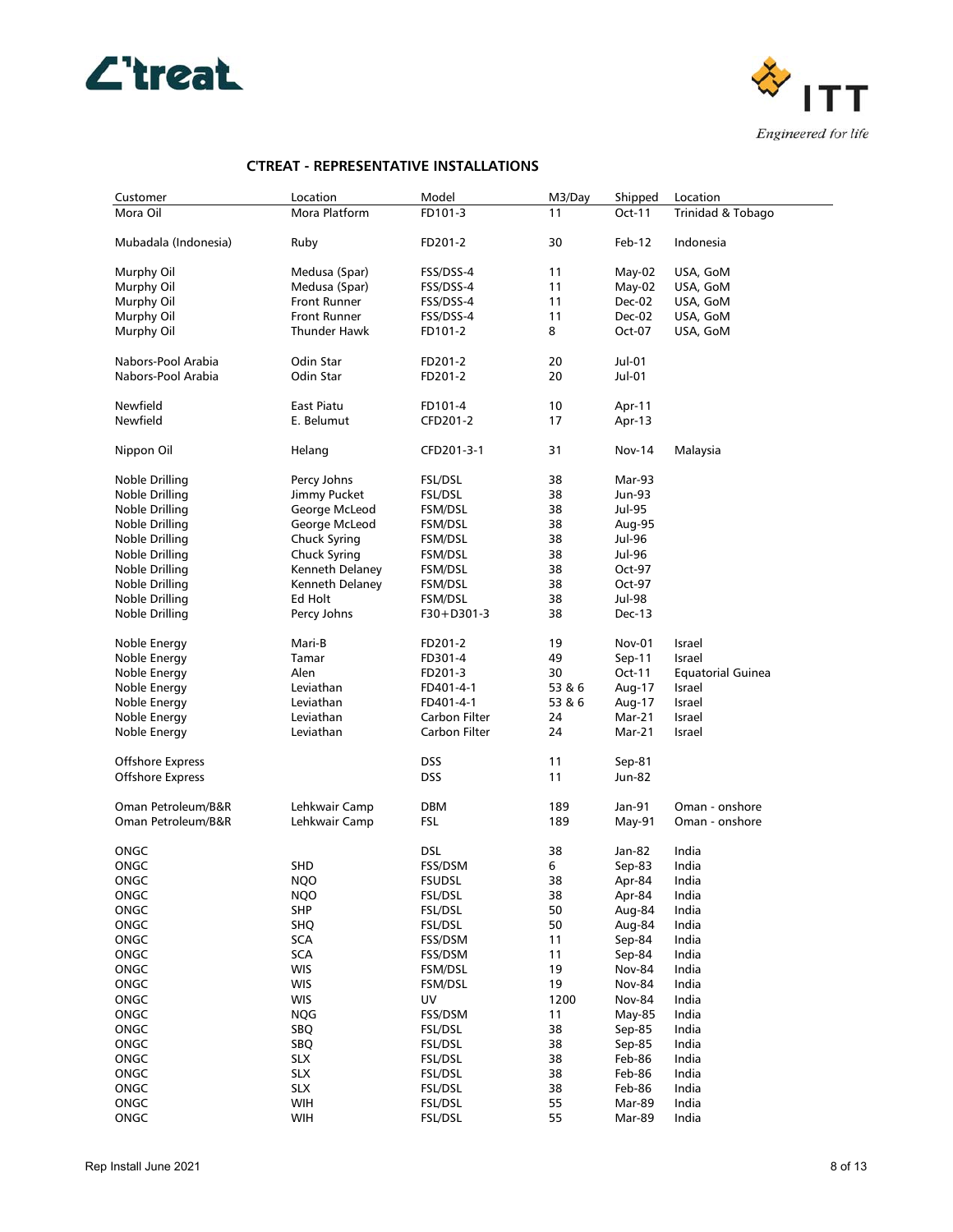



| Customer             | Location             | Model          | M3/Day | Shipped       | Location     |
|----------------------|----------------------|----------------|--------|---------------|--------------|
| ONGC                 | ICG                  | FSM/DSM w/UV   | 19     | $Sep-89$      | India        |
| ONGC                 | ICG                  | FSM/DSM w/UV   | 19     | Sep-89        | India        |
| ONGC                 | <b>HRA</b>           | FSL/USL/DSL    | 40     | Sep-90        | India        |
| ONGC                 | <b>HRA</b>           | FSS/USS/DSS    | 9      | Sep-90        | India        |
| ONGC                 | <b>NLW</b>           | <b>FSL/DSL</b> | 43     | Jun-93        | India        |
| ONGC                 | <b>NLW</b>           | FSL/DSL        | 43     | Jun-93        | India        |
| ONGC                 | SHW                  | <b>FSL/DSL</b> | 31     | Jan-94        | India        |
| ONGC                 | SHW                  |                | 31     | Jan-94        | India        |
|                      |                      | FSL/DSL        |        |               |              |
| ONGC                 | Heera                | FD401-4        | 60     | Dec-10        | India        |
| ONGC                 | Neelam               | FD301-4        | 50     | Feb-13        | India        |
| ONGC                 | Neelam               | FD301-4        | 50     | Feb-13        | India        |
| Occidental Petroleum | Al Morjan            | FD402-6-3      | 30     | Oct-01        | Qatar        |
| Oryx                 | Hillhouse            | <b>DSS</b>     | 11     | Sep-86        | USA, Pacific |
| Oryx                 | Henry                | <b>DSM</b>     | 8      | Apr-87        | USA, Pacific |
| Oryx                 | Henry                | <b>DSM</b>     | 8      | Apr-87        | USA, Pacific |
|                      | HI 379               | FSS/DSS        | 11     | Jul-94        | USA, GoM     |
| Oryx                 |                      |                |        |               |              |
| Oryx                 | Viosca Knoll         | FSM/DSM        | 8      | Feb-96        | USA, GoM     |
| Oryx (Kazakhstan)    | Arman Camp           | FSM/DSL-3      | 38     | Jul-97        | Kazakhstan   |
| Oryx (Kazakhstan)    | Mertvy Kultuk        | FSM/DSL-2      | 23     | Sep-97        | Kazakhstan   |
| Oryx                 | WC 648               | <b>FSL/DSL</b> | 23     | Sep-97        | USA, GoM     |
| Paragon Offshore     | Ed Noble             | $F30+D301-3$   | 38     | Nov-14        |              |
| PCPP/GPS             | MOPU - D30           | FD201-2        | 19     | Oct-08        | Malaysia     |
| Pertalahan           | Udang                | FD201-1        | 15     | Jun-08        | Indonesia    |
| Arnebatara Natuna    |                      |                |        |               |              |
|                      |                      |                |        |               |              |
| P.T. S.S. Berlian    | Sea Pup              | FSS/DSS        | 10     | Jan-93        | Indonesia    |
| P.T. S.S. Berlian    | Sea Pup              | FSS/DSS        | 10     | Jan-93        | Indonesia    |
|                      |                      |                |        |               |              |
| PTT E&P              | Bongkot              | FD401-4        | 60     | Jun-11        | Thailand     |
| PTT E&P              |                      |                | 60     |               | Thailand     |
|                      | Bongkot              | FD401-4        |        | Jun-11        |              |
| PTT E&P Myanmar      | Zawtika              | FD301-3        | 36     | Mar-13        | Myanmar      |
| PTT E&P Myanmar      | Zawtika              | FD301-3        | 36     | Mar-13        | Myanmar      |
|                      |                      | <b>DSL</b>     | 38     |               |              |
| Pemex                |                      |                |        | Jul-82        | México       |
| Pemex                |                      | <b>DSL</b>     | 38     | Jul-82        | México       |
| Pemex                |                      | <b>DSL</b>     | 38     | Aug-82        | México       |
| Pemex                |                      | <b>DSL</b>     | 38     | Aug-82        | México       |
| Pemex                |                      | <b>DSL</b>     | 38     | Dec-83        | México       |
| Pemex                |                      | <b>DSL</b>     | 38     | Dec-83        | México       |
| Pemex                | AKAL B               | FD401-3        | 38     | May-99        | México       |
| Pemex                | AKAL B               | FD401-3        | 38     | May-99        | México       |
| Pemex                | AKAL L               | FD401-3        | 38     | Jun-99        | México       |
| Pemex                | <b>AKAL L</b>        | FD401-3        | 38     | Jun-99        | México       |
| Pemex                | AKAL C2              | FD402-6        | 76     | Oct-99        | México       |
| Pemex                | AKAL C2              | FD402-6        | 76     | Oct-99        | México       |
| Pemex                | AKAL J2              | FD402-6        | 76     | <b>Nov-99</b> | México       |
| Pemex                | AKAL J2              | FD402-6        | 76     | <b>Nov-99</b> | México       |
| Pemex                | EPC 37 Akal N        | FD401-3        | 38     | Feb-01        | México       |
| Pemex                | EPC No Nohoch A      | FD401-3        | 38     | Feb-01        | México       |
| Pemex                | Dos Bocas            | FD301-4        | 50     | May-01        | México       |
| Pemex                | Dos Bocas            | FD301-4        | 50     | May-01        | México       |
| Pemex                | <b>EPC 39</b>        | FD201-2        | 27     | Jun-02        | México       |
| Pemex                | <b>EPC 39</b>        | FD201-2        | 27     | Jun-02        | México       |
| Pemex                | EPC 83 'AKAL P'      | 2FD201-2       | 56     | Apr-03        | México       |
|                      | KuMaloob Zaap Plt. 3 | 2FD603-9       | 200    | Apr-06        | México       |
| Pemex                |                      |                |        |               |              |
| Pemex                | KuMaloob Zaap Plt. 3 | 2FD603-9       | 200    | Apr-06        | México       |
| Pemex                | KuMaloob Zaap Plt. 3 | <b>PWP</b>     |        | Apr-06        | México       |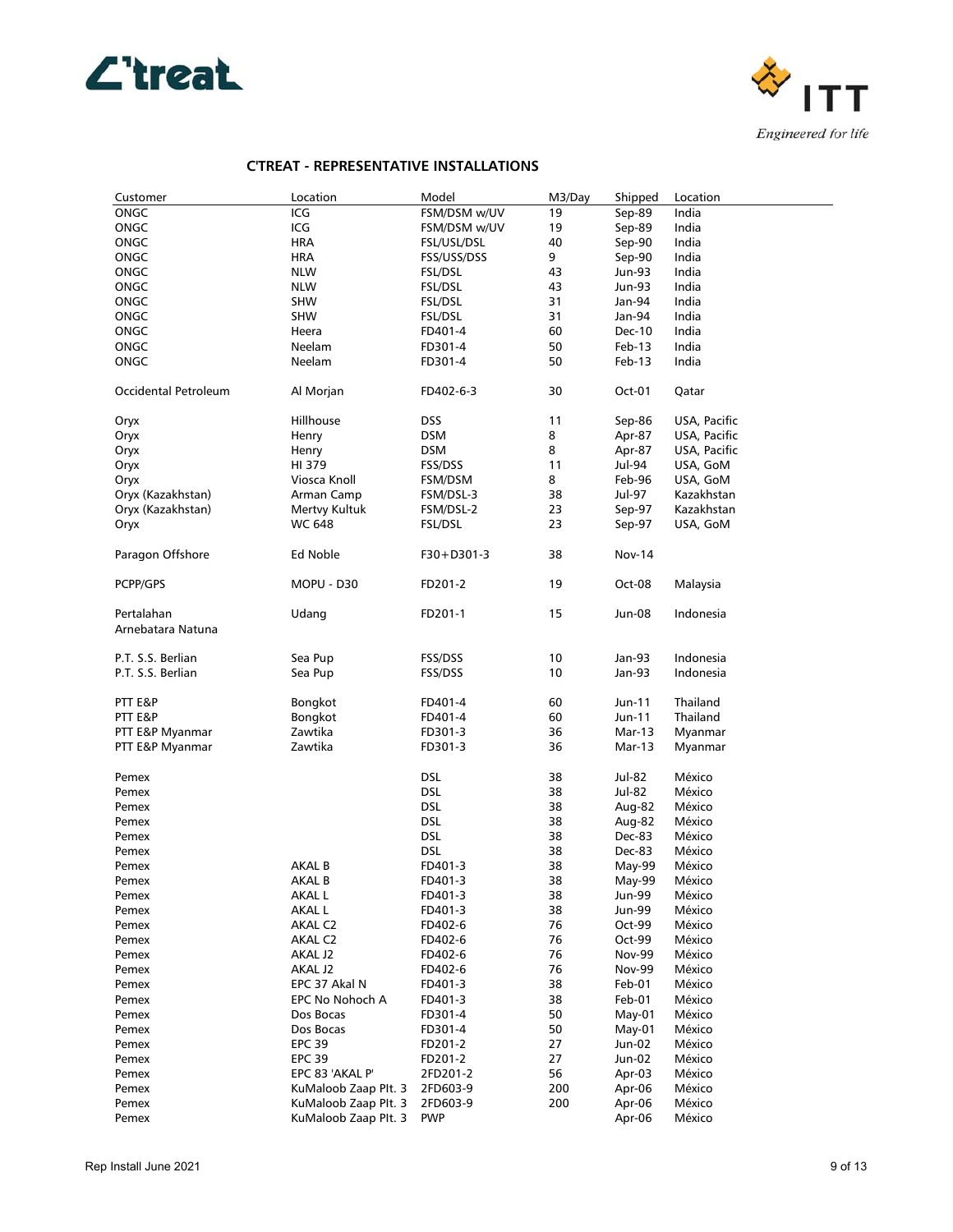



| Customer                         | Location             | Model                    | M3/Day           | Shipped          | Location      |
|----------------------------------|----------------------|--------------------------|------------------|------------------|---------------|
| Pemex                            | KuMaloob Zaap Pit. 4 | <b>PWP</b>               |                  | Apr-06           | México        |
| Pemex                            | KuMaloob Zaap Pit. 3 | <b>PWH</b>               |                  | Jul-06           | México        |
| Pemex                            | KuMaloob Zaap Plt. 4 | <b>PWH</b>               |                  | Jul-06           | México        |
| Pemex                            | HA-LT-01             | NaOCl-1300               | 32               | Apr-10           | México        |
| Pemex                            | HA-LT-01             | 2CFD722-8                | 200              | Apr-10           | México        |
| Pemex                            | HA-LT-01             | <b>PWP</b>               | 872              | Apr-10           | México        |
| Pemex                            | HA-LT-01             | <b>BWF</b>               | 1090             | Apr-10           | México        |
| Pemex                            | HA-LT-01             | <b>SWPS</b>              | 1030             | Apr-10           | México        |
| Pemex                            | HA-LT-01             | <b>SWP</b>               | 3045             | Apr-10           | México        |
| Pemex                            | HA-LT-01             | SWF-C                    | 1320             | Apr-10           | México        |
| Pemex                            | HA-LT-01             | SWF-F                    | 1320             |                  | México        |
| Pemex                            | HA-LT-01             | <b>PWPS</b>              | 872              | Apr-10<br>Apr-10 | México        |
|                                  | HA-RE                |                          | 44               |                  | México        |
| Pemex                            |                      | NaOCl-1800<br><b>PWP</b> | 654              | Dec-13           | México        |
| Pemex<br>Pemex                   | HA-RE<br>HA-RE       | 2CFD401-4                | 120              | Dec-13<br>Dec-13 | México        |
|                                  |                      |                          |                  |                  |               |
| Pemex                            | HA-RE                | Barge Water              | 1090             | Dec-13           | México        |
| Pemex                            | HA-RE                | <b>PWH</b>               | 654              | Dec-13           | México        |
| Pemex                            | HA-RE                | SWP $(x2)$               | 2853             | Dec-13           | México        |
| Pemex                            | HA-RE                | <b>SWH</b>               | 1030             | Dec-13           | México        |
| Pemex                            | HA-RE                | SWF-F                    | 1320             | Dec-13           | México        |
| Pemex                            | HA-RE                | SWF-C                    | 1320             | Dec-13           | México        |
| Pemex                            | HA-LT-A2             | 2CFD722-8                | 200              | <b>Nov-15</b>    | México        |
| Pemex                            | HA-LT-A2             | NaOCl-900                | 22               | Dec-15           | México        |
|                                  |                      |                          |                  |                  |               |
| Pemsa/Lonestar<br>Pemsa/Lonestar | Rig                  | FD301-4                  | 50               | May-13           | México        |
|                                  | Rig                  | FD301-4                  | 50<br>50         | May-13           | México        |
| Pemsa/Lonestar                   | Rig                  | FD301-4                  |                  | Jul-13           | México        |
| Pemsa/Lonestar                   | Rig                  | FD301-4                  | 50               | Jul-13           | México        |
| Perforadora Mexico               |                      | FSL/DSL                  | 38               | May-93           | México        |
| Perforadora Mexico               |                      | FSL/DSL                  | 38               | Feb-94           | México        |
| Perforadora Mexico               | Sonora               | CF40/CD401-4             | 49               | Jun-02           | México        |
|                                  |                      |                          |                  |                  |               |
| Pertamina                        | Lima FS              | CFD201-2                 | 27               | Aug-12           | Indonesia     |
| Pertamina                        | <b>KLA FS</b>        | CFD201-2                 | 27               | Aug-12           | Indonesia     |
|                                  |                      |                          |                  |                  |               |
| Petrobras                        | Carapeba-1           | FSL/DSL-3                | 36               | Jun-92           | <b>Brasil</b> |
| Petrobras                        | PRA-1                | CFD201-3-1               | 34               | Oct-05           | Brasil        |
| Petrobras                        | PRA-1                | UV                       | 192              | Oct-05           | Brasil        |
| Petrobras                        | Carapeba-2           | CFD401-4                 | 60               | Mar-08           | Brasil        |
| Petrobras                        | P5                   | F30+D301-3               | 41               | Feb-09           | Brasil        |
|                                  |                      |                          |                  |                  |               |
| Petroci (Côte d'Ivoire)          | MOPU, CI-11 field    | FD201-1                  | 15               | Nov-00           | Côte d'Ivoire |
|                                  |                      |                          |                  |                  |               |
| Petrofac MOPU Sepat              | GPS Producer 1       | FD301-3                  | 38               | Aug-07           | Malaysia      |
|                                  |                      |                          |                  | Sep-93           |               |
| Petronas Carigali                | D35                  | FSM/DSM                  | 28               |                  | Malaysia      |
| Petronas Carigali                | D35                  | FSM/DSM                  | 28               | Sep-93           | Malaysia      |
| Petronas Carigali                | D35                  | UV (w/MSU)               | 55               | Sep-93           | Malaysia      |
| Petronas Carigali                | Tiong A              | FSL/DSL w/UV             | 45               | Feb-95           | Malaysia      |
| Petronas Carigali                | Tinggi A             | FSL/DSL w/UV             | 45               | Feb-95           | Malaysia      |
| Petronas Carigali                | Bekok A              | FSL/DSL w/UV             | 45               | Jun-95           | Malaysia      |
| Petronas Carigali                | Semarang             | FSM/DSL                  | 22               | Feb-97           | Malaysia      |
| Petronas Carigali                | Semarang             | FSM/DSL                  | 22               | Feb-97           | Malaysia      |
| Petronas Carigali                | Bekok C              | FD401-4                  | 45               | Feb-98           | Malaysia      |
| Petronas Carigali                | Pulai                | FD401-4                  | 45               | Apr-99           | Malaysia      |
| Petronas Carigali                | Resak                | FD401-3                  | 36               | Apr-99           | Malaysia      |
| Petronas Carigali                | Resak                | FD401-3                  | 36               | Apr-99           | Malaysia      |
| Petronas Carigali                | Angsi                | CFD201-2-2               | 31               | Oct-00           | Malaysia      |
| Petronas Carigali                | Angsi                | CFD201-2-2               | 31               | Oct-00           | Malaysia      |
| Petronas Carigali                | Angsi A              | MSU8P                    |                  | Jul-02           | Malaysia      |
| Petronas Carigali                | Sumandak             | FSS/DSS-3                | $\boldsymbol{7}$ | May-07           | Malaysia      |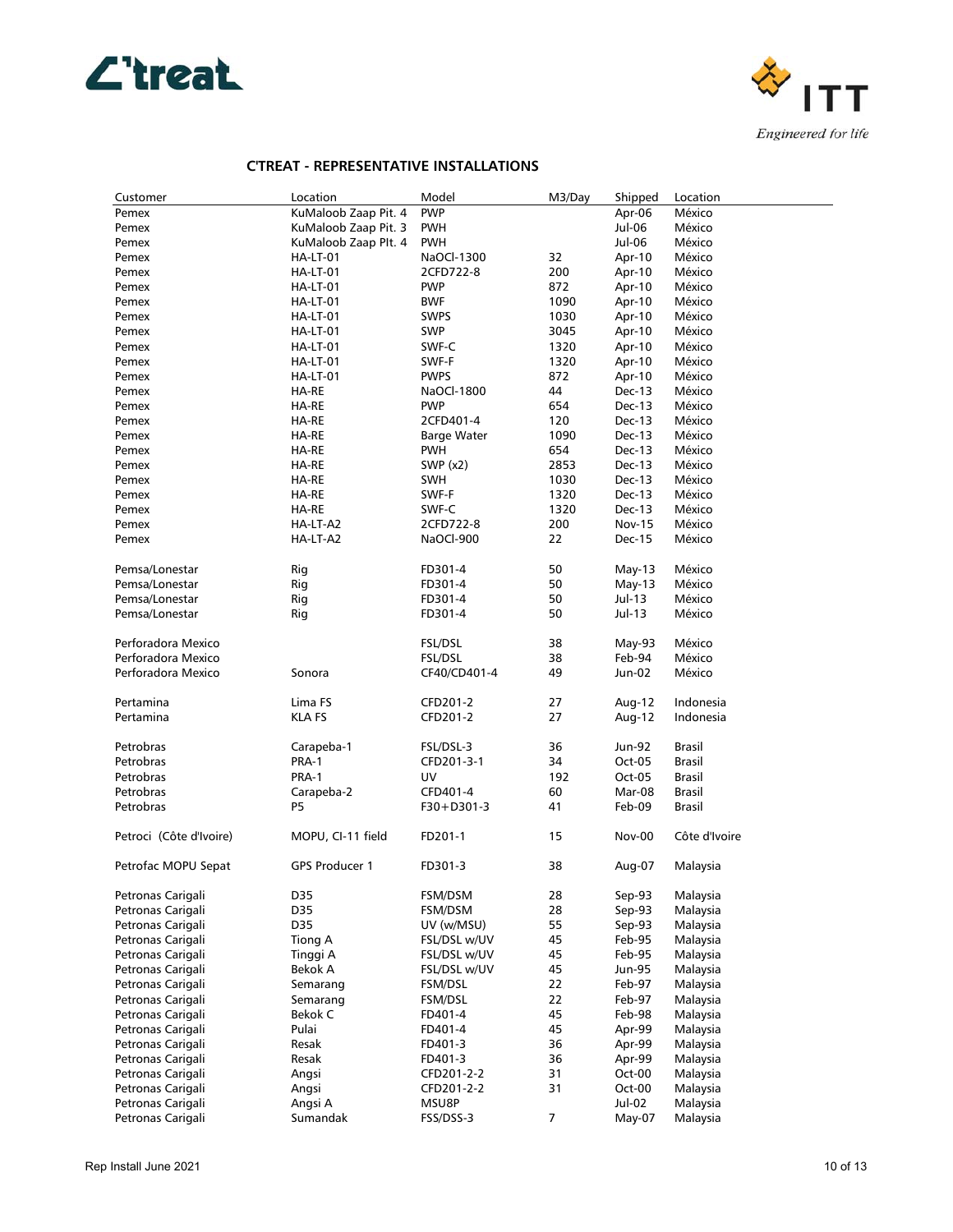



| Customer                       | Location                   | Model              | M3/Day  | Shipped       | Location  |
|--------------------------------|----------------------------|--------------------|---------|---------------|-----------|
| Petronas Carigali              | Sumandak                   | FSS/DSS-3          | 7       | May-07        | Malaysia  |
| Petronas Carigali              | Sumandak                   | TWS-1              | 5       | May-07        | Malaysia  |
| Petronas Carigali              | Sumandak                   | UV                 | 87      | May-07        | Malaysia  |
| Petronas Carigali              | Abu-08                     | DSS-2              | 5       | Aug-08        | Malaysia  |
| Petronas Carigali              | Dulang                     | FD401-4            | 60      | Mar-09        | Malaysia  |
| Petronas Carigali              | Dulong                     | FD401-4            | 60      | Mar-09        | Malaysia  |
| Petronas Carigali              | Kumang                     | UV                 | 240     | Jun-09        | Malaysia  |
| Petronas Carigali              | Kumang                     | FD301-3-1          | 40      | Jun-09        | Malaysia  |
| Petronas Carigali              | Kumang                     | FD301-3-1          | 40      | Jun-09        | Malaysia  |
| Petronas Carigali              | Tanga Barat                | FD301-3            | 40      | Aug-09        | Malaysia  |
| Petronas Carigali              | Tanga Barat                | FD301-3            | 40      | Aug-09        | Malaysia  |
| Petronas Carigali              | Erb West                   | FD301-3-1          | 21      | <b>Dec-11</b> | Malaysia  |
| Petronas Carigali              | Tiong A                    | FD301-4            | 47      | Aug-14        | Malaysia  |
| Petronas Carigali              | Bekok A                    | FD301-4            | 47      | Aug-14        | Malaysia  |
| Petronas Carigali              | Bekok C                    | FD301-4            | 47      | Aug-14        | Malaysia  |
| Petronas Carigali              | Tukau                      | FD201-3            | 27      | <b>Nov-14</b> | Malaysia  |
|                                | Tukau                      |                    | 27      |               |           |
| Petronas Carigali              |                            | FD201-3            |         | Nov-14        | Malaysia  |
| Petronas Carigali              | Tukau                      | UV29-2             | 523     | <b>Nov-14</b> | Malaysia  |
| Petronas Carigali              | <b>SK316 NC3</b>           | DWS-1              | 6       | May-15        | Malaysia  |
| Petronas Carigali              | Dulang                     | CFD401-4           | 60      | Aug-15        | Malaysia  |
| Petronas Carigali              | Bokor                      | FD401-3-2          | 36 & 12 | Feb-19        | Malaysia  |
| Petronas Carigali              | Bokor                      | FD401-3-2          | 36 & 12 | Feb-19        | Malaysia  |
| Petronas Carigali              | Bokor                      | UV-29-2            | 480     | Feb-19        | Malaysia  |
| Petronas Myanmar               | Yetagun                    | FD301-3            | 38      | Feb-02        | Myanmar   |
| Petronas Myanmar               | Yetagun                    | FD301-3            | 38      | $May-08$      | Myanmar   |
|                                |                            |                    |         |               |           |
| Petro-Tech Peruana             | <b>Acadian Trader FPSO</b> | FSS/DSS-3          | 11      | Aug-07        | Peru      |
| Phillips Petroleum Co          | SMI-147 (USA, GoM)         | <b>FST/DST</b>     | 4       | Jul-90        | USA, GoM  |
|                                |                            |                    |         |               |           |
| Pool International             | Arabian Gulf               | FSM/DSM/MSU        | 19      | Oct-95        |           |
| Pool International             | Arabian Gulf               | FSM/DSM/MSU        | 19      | Oct-95        |           |
| Premier Oil                    | ANOA, Natuna Sea           | CFD201-2           | 22      | Oct-00        | Indonesia |
|                                |                            |                    |         |               |           |
| RasGas                         | Barzan - ALQ               | FD101-3            | 10      | Mar-13        | Qatar     |
| RasGas                         | Barzan - ALQ               | FD101-3            | 10      | Mar-13        | Qatar     |
| RasGas                         | Barzan - ALQ               | UV10-2             | 221     | Mar-13        | Qatar     |
| RasGas                         | RasGas Alpha               | $CDF301-4 + ReMin$ | 40      | May-13        | Qatar     |
| RasGas                         | RasGas Alpha               | CDF301-4 + ReMin   | 40      | May-13        | Qatar     |
|                                |                            |                    |         |               |           |
| Reading & Bates                |                            | FSL/DSL            | 57      | Mar-97        |           |
| <b>Reliance Industries Ltd</b> | KGD-6 Platform             | FSS/DSS-2          | 7       | Jul-07        | India     |
| Reliance Industries Ltd        | KGD-6 Platform             | FSS/DSS-2          | 7       | Jul-07        | India     |
|                                |                            |                    |         |               |           |
| Rigmar                         | Rigmar 301                 | FSL/DSL            | 76      | Apr-91        |           |
| Rowan Co.                      | Louisiana Rig #16          | FD201-3            | 33      | Jun-99        |           |
|                                |                            |                    |         |               |           |
| Rowan Co.<br>Rowan Co.         | Rig: Paris                 | F30+D301-4         | 41      | Jun-08        |           |
|                                | Rig: Gilbert Rowe          | F30+D301-4         | 41      | Mar-09        |           |
| Rowan Co.                      | Rig: Scooter Yeargain      | F30+D301-4         | 41      | Aug-09        |           |
| Rowan Co.                      | Rig: Bob Keller            | $F30+D301-4$       | 41      | Sep-09        |           |
| Rowan Co.                      | Rig:Hank Boswell           | F30+D301-4         | 41      | May-10        |           |
| Rowan Co.                      | Rig: Scooter Yeargain      | CFD402-6           | 57      | Apr-12        |           |
| Rowan Co.                      | Rig: Gilbert Rowe          | $F30+D301-4$       | 41      | $May-12$      |           |
| Rowan Co.                      | Rig: Bob Keller            | CFD401-4           | 49      | Jun-12        |           |
| Rowan Co.                      | Rig: Bob Keller            | CFD401-4           | 49      | Jun-12        |           |
| Santos                         | Maleo Producer             | FD301-3            | 45      | Oct-05        | Indonesia |
|                                |                            |                    |         |               |           |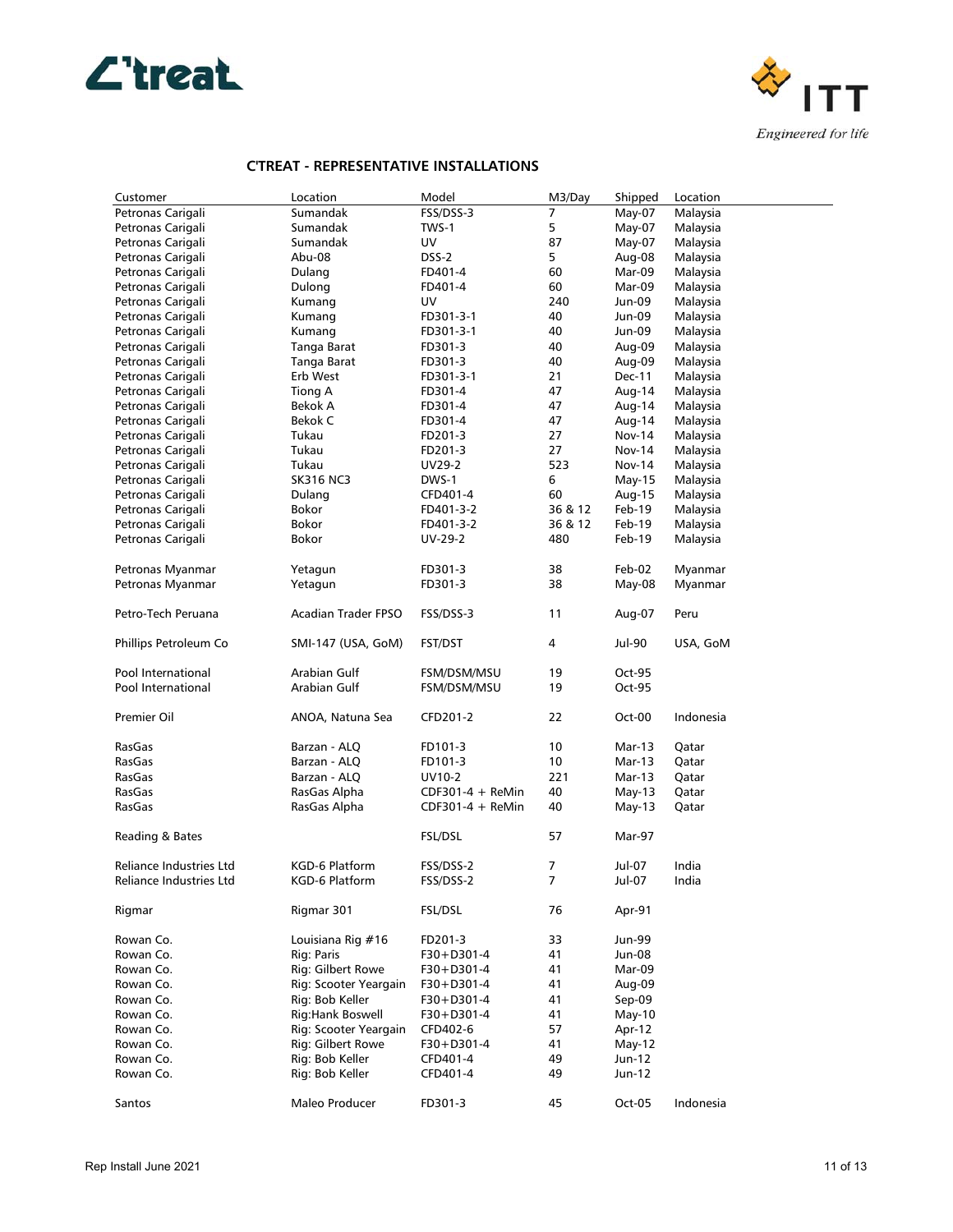



| Customer      | Location         | Model         | M3/Day  | Shipped       | Location                 |
|---------------|------------------|---------------|---------|---------------|--------------------------|
| Sabah Shell   | Malikai          | FD201-2       | 19      | Apr-14        | Malaysia                 |
| Sabah Shell   | Malikai          | FD201-2       | 19      | Apr-14        | Malaysia                 |
| Sabah Shell   | Malikai          | UV-29-2       | 390     | Apr-14        | Malaysia                 |
| Sarawak Shell | E11              | FSM/DSM       | 28      | Apr-94        | Malaysia                 |
| Sarawak Shell | E11              | UV (w/MSU)    | 26      | Apr-94        | Malaysia                 |
| Sarawak Shell | M1               | FSM/DSM       | 26      | Aug-94        | Malaysia                 |
| Sarawak Shell | F6               | FSM/DSM       | 26      | Aug-94        | Malaysia                 |
| Sarawak Shell | M3               | FSM/DSM       | 26      | Aug-94        | Malaysia                 |
| Sarawak Shell | F <sub>2</sub> 3 | FSM/DSM       | 26      | Aug-94        | Malaysia                 |
| Sarawak Shell | E11              | FD201-3       | 33      | Sep-02        | Malaysia                 |
| Sarawak Shell | F23              | MSU           |         |               | Malaysia                 |
| Sarawak Shell | <b>B11</b>       | FD201-2       | 16      | Dec-08        | Malaysia                 |
| Sarawak Shell | Gumusut          | FD301-3-1     | 38      | Jun-09        | Malaysia                 |
| Sarawak Shell | Gumusut          | FD301-3-1     | 38      | Jun-09        | Malaysia                 |
| Sarawak Shell | St. Joseph       | FD201-2       | 24      | Mar-10        | Malaysia                 |
| Sarawak Shell | St. Joseph       | FD201-2       | 24      | Mar-10        | Malaysia                 |
| Sarawak Shell | E8K              | DWS-1         | 24      |               | Malaysia                 |
| Sarawak Shell |                  |               | 33      | Aug-11        |                          |
|               | E11              | FD201-3       |         | Jul-13        | Malaysia                 |
| Sarawak Shell | E11              | UV-29-2       | 390     | Jul-13        | Malaysia                 |
| Sarawak Shell | F <sub>6</sub>   | FD201-2       | 20      | Jul-18        | Malaysia                 |
| Sarawak Shell | F6               | FD201-2       | 20      | Jul-18        | Malaysia                 |
| Sarawak Shell | F23              | FD201-2       | 20      | Feb-20        | Malaysia                 |
| Sarawak Shell | F <sub>2</sub> 3 | FD201-2       | 20      | Feb-20        | Malaysia                 |
| Saudi Aramco  | Zuluf GOSP-1     | FSDS-PD       | 19      | Apr-94        | Saudi Arabia             |
| Saudi Aramco  | Zuluf GOSP-2     | FSDS-PD       | 30      | Dec-96        | Saudi Arabia             |
| Saudi Aramco  | Zuluf GOSP-4     | FD301-3       | 30      | Jul-11        | Saudi Arabia             |
| Saudi Aramco  | Safaniya GOSP-4  | 2CFD301-3     | 61      | Mar-14        | Saudi Arabia             |
| Saudi Aramco  | Zuluf GOSP-2     | FD301-4       | 38      | Apr-14        | Saudi Arabia             |
| Saudi Aramco  | Zuluf GOSP-1     | FD301-3       | 30      | Oct-16        | Saudi Arabia             |
| Saudi Aramco  | Safaniya GOSP-3  | 2CFD101-3     | 23      | Dec-16        | Saudi Arabia             |
| Saudi Aramco  | Tanajib Airport  | TWS-4         | 30      | Apr-19        |                          |
| Shell         | Fandango         | DBS           | 38      | <b>Nov-82</b> | USA - onshore            |
| Shell         | Mars             | FSL/DSM       | 15      | Jun-94        | USA, GoM                 |
| Shell         | Mars             | DSM           | 15      | Jun-94        | USA, GoM                 |
| Shell         | Ram Powell       | FSL/DSM       | 15      | Aug-95        | USA, GoM                 |
| Shell         | Ram Powell       | DSM           | 15      | Aug-95        | USA, GoM                 |
| Shell         | Ursa             | DSL (+FSL)    | 38      | Jan-97        | USA, GoM                 |
| Shell         | Ursa             | $DSL$ (+ FSL) | 38      | Jan-97        | USA, GoM                 |
| Shell         | Juliet           | BW231-1       | 15      | Sep-97        | Gulf of Guinea /Cameroon |
| Shell         | <b>Brutus</b>    | CD201-3/MSU   | 38      | Jul-98        | USA, GoM                 |
| Shell         | <b>Brutus</b>    | CD201-3       | 38      | Jul-98        | USA, GoM                 |
| Shell         | Conger Salsa     | CD051-1       | 3       | Jun-00        | USA, GoM                 |
| Shell         | West Delta 143   | FD201-2       | 19      | Dec-05        | USA, GoM                 |
| Shell         | Perdido Host     | FD301-4-1     | 38      | Aug-07        | USA, GoM                 |
| Shell         | Perdido Host     | FD301-4-1     | 38      | Aug-07        | USA, GoM                 |
| Shell         | Gumusut-Kakap    | FD301-3-1     | 38      | Aug-09        |                          |
| Shell         | Gumusut-Kakap    | FD301-3-1     | 38      | Aug-09        |                          |
| Shell         | Olympus          | FD402-6       | 76      | Dec-10        | USA, GoM                 |
| Shell         | Olympus          | FD402-6       | 76      | Dec-10        | USA, GoM                 |
| Shell         | Ram Powell       | <b>FSL</b>    | 15      | Oct-16        | USA, GoM                 |
| Shell         | Appomattox       | FD602-8       | 98      | Feb-16        | USA, GoM                 |
| Shell         | Appomattox       | FD602-9       | 98      | Feb-16        | USA, GoM                 |
| Shell         | Appomattox       | FD602-10      | 98      | Feb-16        | USA, GoM                 |
| Shell         | Vito FPS         | FD401-4-5     | 55 & 33 | Aug-18        |                          |
| Shell         |                  |               |         |               | USA, GoM                 |
| Shell         | Penguins         | FD201-3       | 25      | $May-19$      | UK                       |
| Shell         | Penguins         | FD201-3       | 25      | May-19        | UK                       |
|               | Whale            | FD401-4-5     | 55 & 33 | <b>Nov-19</b> | USA                      |
| Somoil        | Bagre            | FD201-2       | 30      | Dec-05        | Angola                   |